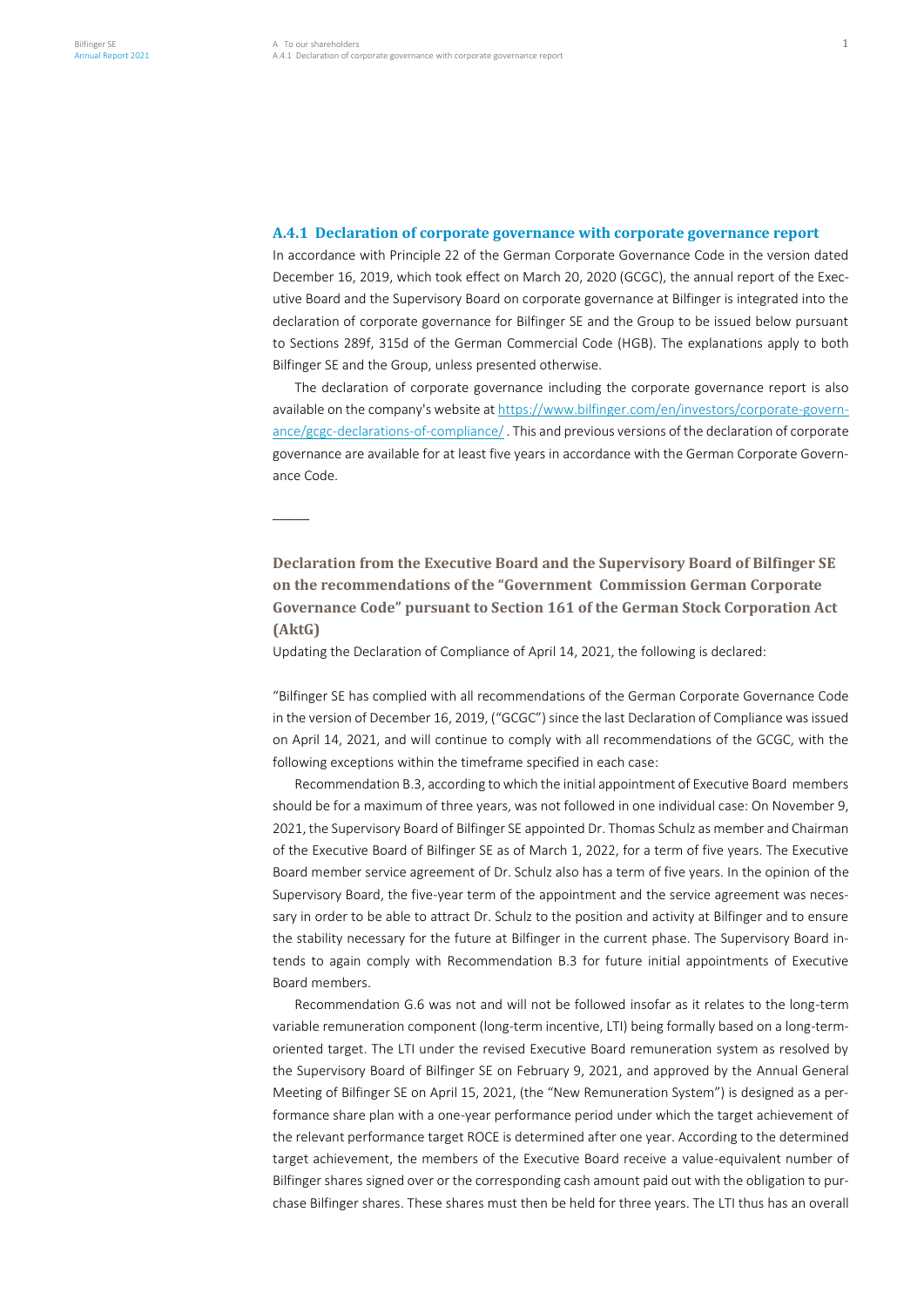term of four years and a corresponding long-term orientation, but the performance target is formally only one year. By combining a one-year performance target with an obligation to hold shares for several years, this structure ensures a transparent incentive effect for the Executive Board members, which is oriented toward the long-term welfare of the Company and the interests of the shareholders. In the opinion of the Supervisory Board, this structure in particular – also taking into account the situation of the Company and the market as a whole – is in the interest of the Company and supports the implementation of the growth strategy.

Furthermore, Recommendation G.7 sentence 1 was not and will not be followed with respect to the linking of remuneration components to specific targets in advance regarding the possibility of special payments at the reasonable discretion of the Supervisory Board. This allows the Supervisory Board, in exceptional cases, to make such a payment in recognition and as a further incentive in the event of outstanding, extraordinary successes or individual achievements by a member of the Executive Board that are significantly beneficial to the Company and bring the Company future-related benefits. In this context, a corresponding special payment is subject to a strict obligation to justify it and is limited in that, as part of the total remuneration, it is subject to the appropriateness requirement and the maximum remuneration cap.

Recommendation G.7 sentence 1 on the determination of the performance criteria for all variable remuneration components prior to the beginning of the financial year was not followed with regard to the short-term operational and strategic objectives of the short-term incentive (STI) to be determined as well as the target of the LTI for the financial year or the tranche 2021, as the case may be. The New Remuneration System, which sets out the new STI and LTI and whose validity for the Executive Board members was to be agreed retroactively as of January 1, 2021, was not resolved by the Supervisory Board until the meeting on February 9, 2021, and the corresponding targets were set at the same time. A timely determination of the performance criteria for all variable remuneration components under the previously applicable old remuneration system was not possible due to the budgeting process for 2021, which was hampered and delayed by the Corona pandemic, and the corresponding accompanying circumstances. The determination of the performance criteria for all variable remuneration components for the 2022 financial year was already carried out in the 2021 financial year in accordance with the recommendation. The Supervisory Board intends to comply with the recommendation in G.7 sentence 1 also in the future.

Furthermore, recommendation G.12 was not followed to the effect that, upon termination of an Executive Board member service agreement, the payment of outstanding variable remuneration components attributable to the period up to the termination of the agreement is made in accordance with the originally agreed targets and comparison parameters as well as in accordance with the due dates specified in the agreement. By way of exception, it was agreed with regard to the short-term variable remuneration 2021 of the departing Chairman of the Executive Board that this would be paid out in the amount of the pro-rata target value ahead of schedule at the regular termination date of the service agreement. This arrangement formed part of the overall agreement in connection with the mutually agreed departure of the Chairman of the Executive Board. The payment was made accordingly ahead of schedule. The Supervisory Board intends to fully follow the recommendation in G.12 again in the future.

Furthermore, recommendation G.13 sentence 1 regarding the severance payment cap is not followed insofar as this limitation also relates to severance payments on the occasion of a premature termination of an Executive Board member service agreement in the event of a change of control. For the Executive Board members Christina Johansson and Duncan Hall, in such a case the provision recommended until the entry into force of this version of the GCGC continues to provide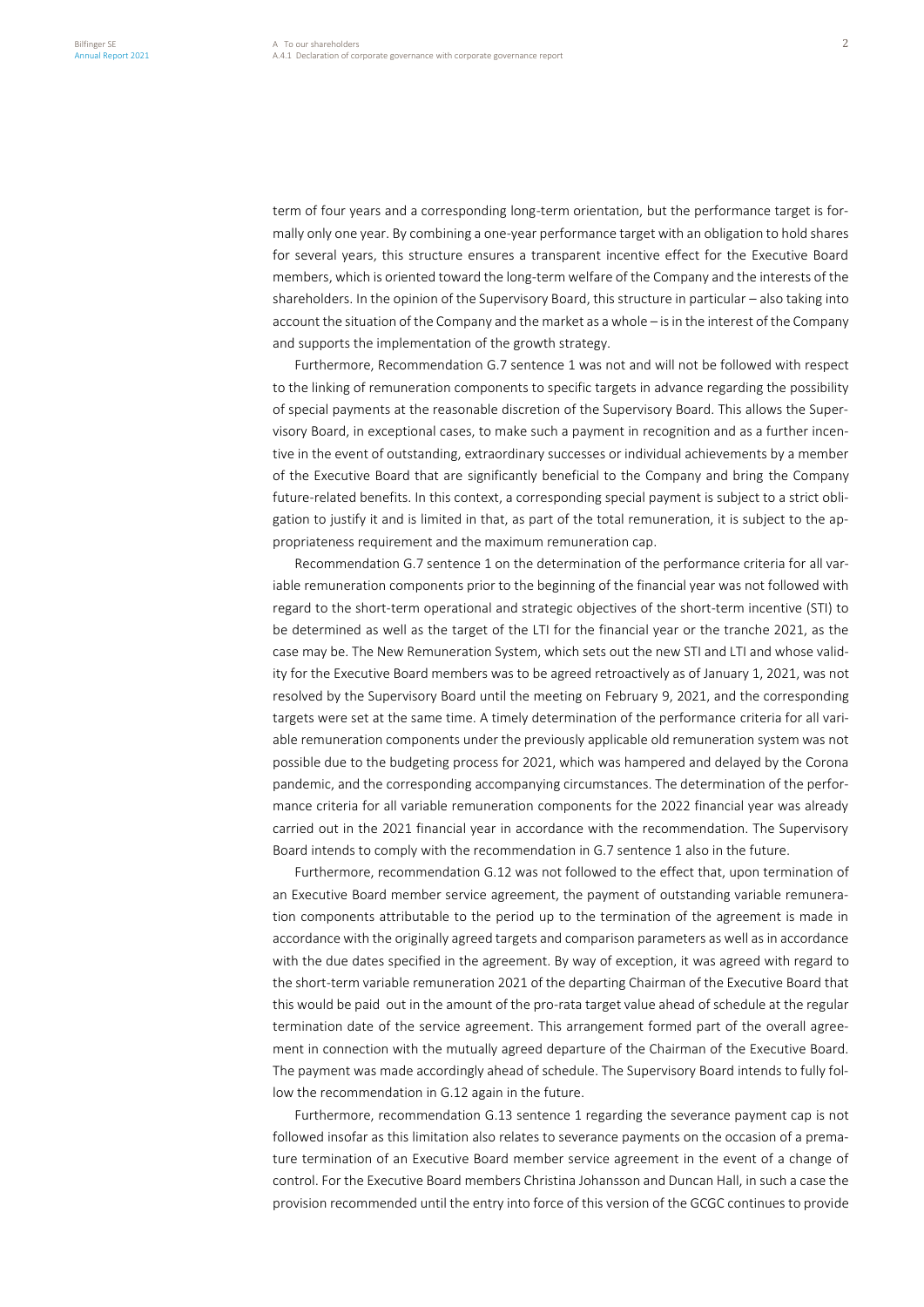that a severance payment compensates the remaining term of the service agreement up to a maximum of three years' remuneration (i.e., annual base salary, STI and LTI). In the interest of the Company and in line with the New Remuneration System, the Supervisory Board has decided to continue this severance payment provision to this extent as an exception. In view of the fact that, due to the limited term of the extended service agreements of the incumbent Executive Board members Christina Johansson and Duncan Hall, there is only a slight risk that the severance payment cap under recommendation G.13 sentence 1 will be exceeded, the Supervisory Board has deemed it expedient to grant the two incumbent Executive Board members protection of the status quo for their previous arrangements. For newly appointed Executive Board members, on the other hand, the New Remuneration System provides that no severance payment is granted in the event of premature termination due to a change of control, so that the present deviation is only a temporary exception. Accordingly, no severance payment has been provided for the newly appointed Chairman of the Executive Board Dr. Schulz as of March 1, 2022, in the event of a change of control."

Mannheim, December 15, 2021

For the Supervisory Board for the Executive Board Dr. Eckhard Cordes Christina Johansson

–––––

This Declaration of Compliance is also published on the company's website at [https://www.bilfin](https://www.bilfinger.com/en/investors/corporate-governance/gcgc-declarations-of-compliance/)[ger.com/en/investors/corporate-governance/gcgc-declarations-of-compliance/](https://www.bilfinger.com/en/investors/corporate-governance/gcgc-declarations-of-compliance/) and is updated when changes occur as well as independent of any changes at least once a year. This and previous versions are available for at least five years in accordance with the German Corporate Governance Code.

## **Significant principles and practices of good governance**

Within the scope of our activities on behalf of the company, we observe the generally recognized principles of responsible corporate governance. For Bilfinger, corporate governance most importantly means responsible behavior toward shareholders, employees, business partners, society and the environment. It also determines the actions of our executives and the management and supervisory bodies of Bilfinger SE in particular and, according to general understanding, encompasses the entire system of management and supervision of a company, including its organization, its business principles and guidelines as well as the internal and external control and monitoring mechanisms. A comprehensive and transparent corporate governance ensures the responsible, value-oriented and sustainable management and control of the company and is therefore a top priority for Bilfinger. It forms the basis of our decision-making and control processes. It forms the foundation for sustainable business success and fosters trust among our shareholders, customers, employees, business partners and the financial markets.

## German Corporate Governance Code

The GCGC contains principles, recommendations and suggestions for the Executive Board and the Supervisory Board that are intended to ensure the company is managed in its own best interests.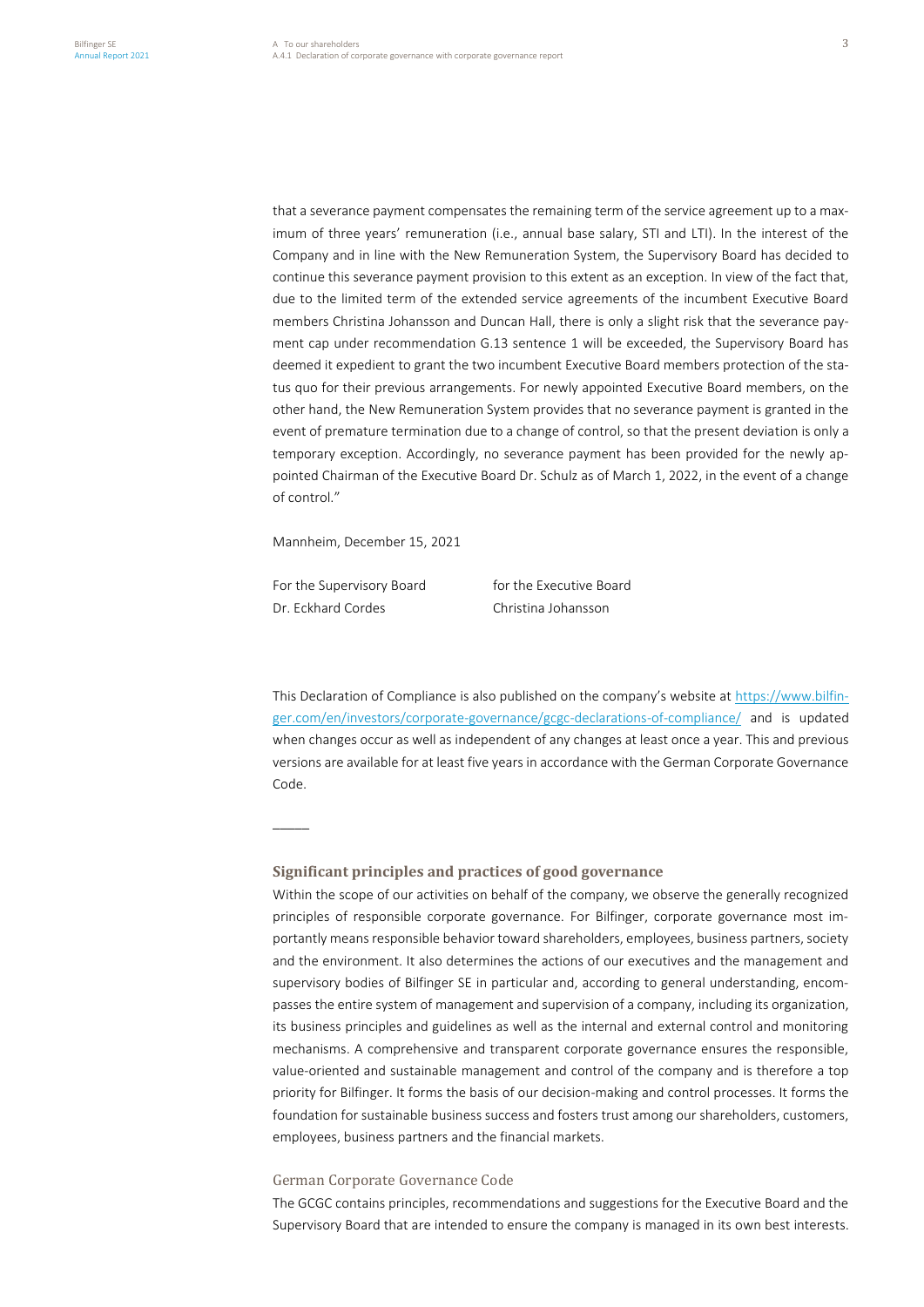Bilfinger supports the goal set out by the GCGC of enhancing the transparency and comprehensibility of the corporate governance system and fostering trust among national and international investors, customers, employees as well as the public and other stakeholders in the management and supervision of German listed and capital-market-oriented companies. Bilfinger SE complies with the recommendations of the GCGC, barring the exception listed in the above declaration issued in accordance with Section 161 AktG. Bilfinger SE also fulfills the non-binding suggestions of the GCGC to as great an extent as possible.

#### Principles of our actions

Our corporate practices are shaped by integrity, fairness, transparency and appreciation, both internally with employees and externally with business partners and the general public. For us, responsible corporate governance means actively implementing legal requirements, the provisions of the Articles of Incorporation of Bilfinger SE, our internal Group regulations and principles as well as recommendations that generally go beyond these, in particular those of the GCGC.

We take responsibility for our actions, comply with applicable law and ensure compliance with internal Group Policies and processes. In this regard, we target our business behavior toward Group-wide standards that go beyond the requirements of the law and the GCGC. They are based on our corporate values as they are laid out in our Mission Statement and the Group principles. To achieve a lastingly stable and thus sustainable company success on this basis, it is our goal that our business activities are also aligned with the needs of the environment and society. We have defined the most important principles in our Code of Conduct, which provides all employees of Bilfinger SE and the Group with orientation for responsible, compliant and proper conduct in daily business, and which is binding for all employees worldwide, including members of the boards. This relates to how we deal with each other and how we deal with customers and business partners and the general public. Among the most important principles are, on the basis of respect for law and order, fairness and responsibility. In addition to the general principles of behavior, the Code of Conduct includes, among other things, rules related the handling of conflicts of interest, and prohibits corruption and discrimination of any kind. The individual topics are substantiated by corresponding Group policies. The Code of Conduct and the substantiated Group Policies are regularly reviewed and adjusted for current needs and developments.

We are also a member of the United Nations Global Compact, an international association of companies and organizations. Its members have committed themselves, within their scope of influence and on the basis of 10 principles of ethical business activity, to, among other things, supporting human rights, fighting discriminatory labor and social practices, improving environmental protection, expanding the use of environmentally friendly technologies and advocating against corruption in all its forms.

#### **Transparency**

Bilfinger SE informs participants in the capital market and those members of the general public who are interested promptly, regularly and adequately regarding the economic situation of the Group and new relevant facts. The Annual Report and all quarterly statements are published on the company's website in due time. In addition, press releases or, when required by law, ad-hoc announcements provide information on current events and developments. More extensive information on the Group can be found at [https://www.bilfinger.com/en/.](https://www.bilfinger.com/en/) All scheduled dates for important recurring publications or events, such as the Annual General Meeting, Annual Report, quarterly statements, interim report or Capital Markets Day, are summarized in a financial calendar and are also available on the website.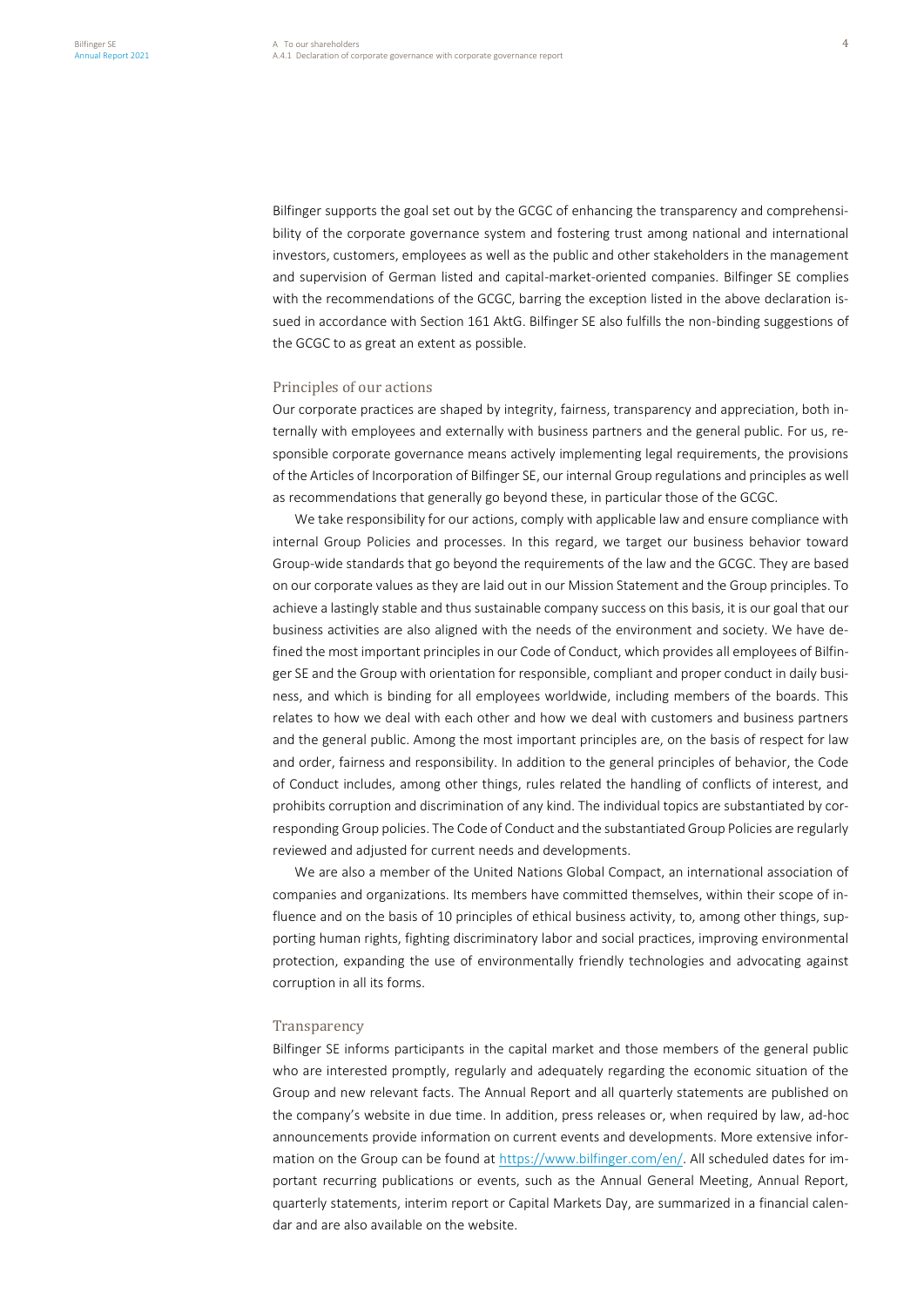In accordance with Recommendation A.3 of the GCGC, the Chairman of the Supervisory Board is also prepared, where necessary and in consultation with the Executive Board, to conduct discussions with investors on topics specific to the Supervisory Board.

## Compliance and basic features of the compliance management system

Integrity, legal responsibility and compliance are inseparable from our daily business operations. Our objective is to ensure that all employees worldwide always fulfill their tasks in accordance with all applicable laws, internal guidelines, internationally recognized standards of behavior and voluntary commitments. Because we never compromise on integrity, compliance and safety. Our comprehensive Bilfinger compliance management system pursues the objective of preventing compliance violations through preventive measures, recognizing early any type of misconduct and, in the case of confirmed violations, reacting quickly and consistently punishing misconduct.

To firmly and sustainably establish the compliance management system in the company, we rely on clear and comprehensive compliance governance, which is understood and internalized by our employees, and on the smooth interaction of all control functions within the company.

The supporting of Group companies through compliance managers, training courses and regular internal communication ensures that all employees are familiar with the Code of Conduct and all relevant Group policies, including their amendments and updates. In addition, a Compliance Help Desk offers a central point of contact for comprehensive advice for all employees on compliance-related issues. We have also embedded relevant compliance controls in our internal control system. All of our employees are required to report possible compliance violations. Such reports can also be made anonymously through the whistleblower system, which is not only available internally, but also to external third parties. Internal whistleblowers are particularly protected against reprisals. Information provided in this manner as well as other possible violations of compliance rules are carefully reviewed as part of our internal investigation process to determine and prove possible misconduct. Any indications of particularly serious compliance violations are assessed by an independent, cross-departmental committee (Independent Allegation Management Committee). A separate committee (Disciplinary Committee) sanctions proven misconduct and ensures the consistent application of sanctions. Findings from the internal investigations are also used to continually improve the compliance management system with regard to the effectiveness of processes and controls. To manage and monitor the organization as well as the implementation and further development of the entire Bilfinger compliance management system, there is a Compliance Review Board. This body consists of the members of the Executive Board as well as the heads of the corporate departments and convenes quarterly under the chairmanship of the Chief Compliance Officer. Corporate Internal Audit & Investigations verifies the implementation of the compliance management system and the implementation of the compliance Group policies within the scope of internal audits in the individual business units.

We formulate clear compliance requirements also for our business partners, because integrity and compliant behavior are a vital precondition for any relationship to proceed in a spirit of trust. For this reason, we work to ensure, in the selection of our direct business partners, that they comply with the laws, follow ethical principles and also operate this way in the supply chain. We apply a risk-based due diligence process to audit our business partners before entering into a business relationship. For certain third parties classified as very risky, there are also audits conducted during the business relationship and controls by Corporate Internal Audit & Investigations.

The appropriateness and effectiveness of the Bilfinger compliance management system is continuously reviewed and optimized by us to ensure that regulatory requirements, market changes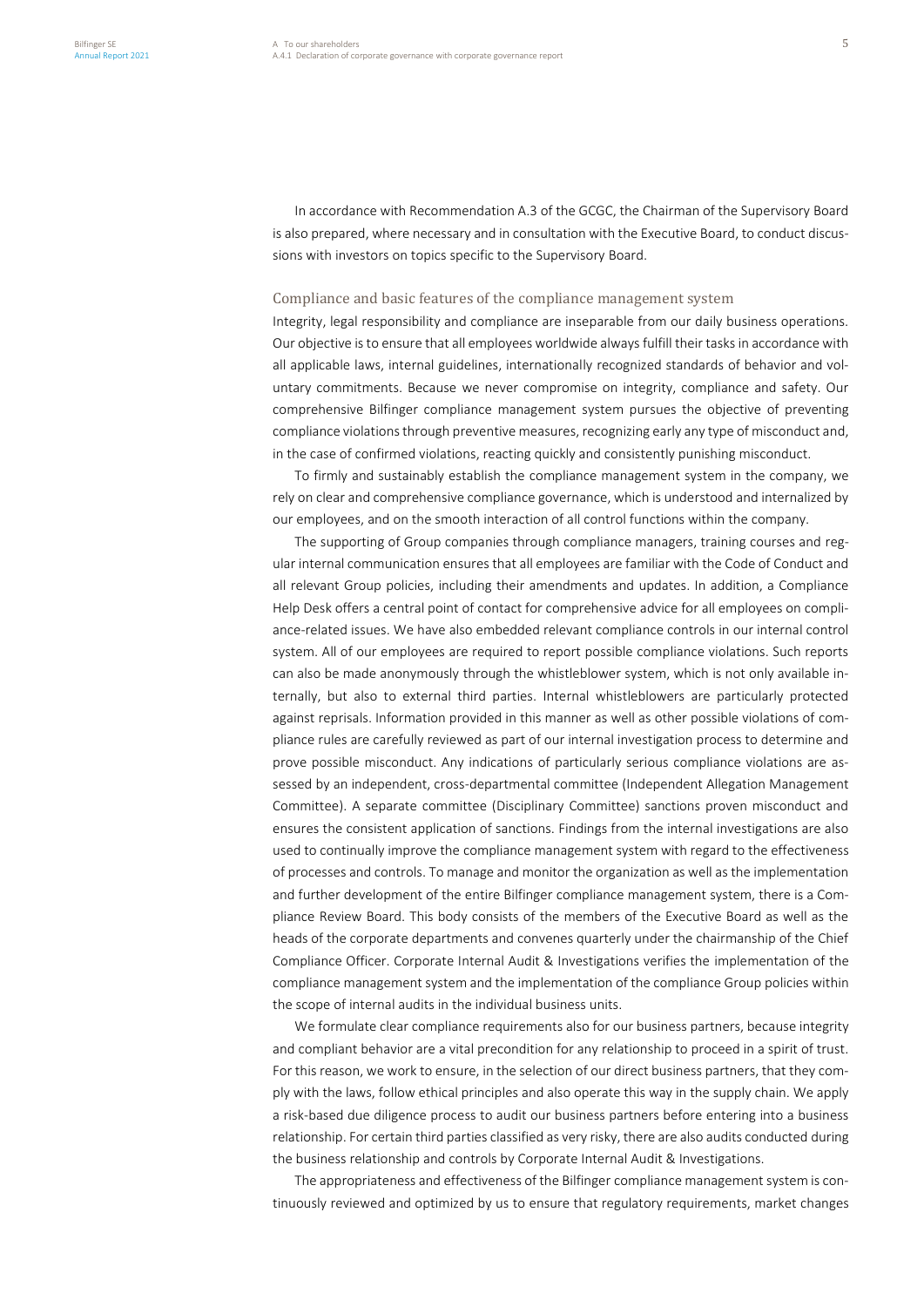and the needs of our customers are taken into account. The continuing effectiveness of the Bilfinger compliance management system is a top priority for Bilfinger.

# **Description of the composition and work processes of the Executive Board, the Supervisory Board and its committees**

Bilfinger SE is a European stock corporation headquartered in Germany and is subject to the special European SE regulations and the German law on implementing a European Company as well as the German SE Employee Involvement Act. It has a dual management and control structure consisting of the Executive Board and the Supervisory Board. The two boards work in close cooperation for the benefit and in the interest of the company. The tasks and authorizations as well as the requirements for their working methods and composition are mainly based on the German Stock Corporation Act, the Articles of Incorporation of Bilfinger SE and the Rules of Procedure of the corporate bodies. The Articles of Incorporation as well as the Rules of Procedure for the Supervisory Board are also published on the company's website under [https://www.bilfinger.com/en/in](https://www.bilfinger.com/en/investors/corporate-governance/articles-of-incorporation/)[vestors/corporate-governance/articles-of-incorporation/.](https://www.bilfinger.com/en/investors/corporate-governance/articles-of-incorporation/) The third body of the company is the Annual General Meeting. At present, no use is made of the possibility of forming an advisory board, as allowed by Article 17 of our Articles of Incorporation.

## Executive Board

The *members of the Executive Board* are appointed by the Supervisory Board. In the reporting year, due to the resignation of the Chairman of the Executive Board at the time, the Executive Board had two members from January 20, 2021. On November 9, 2021, the Supervisory Board of Bilfinger SE appointed Dr. Thomas Schulz as new member and Chairman of the Executive Board of Bilfinger SE with effect from March 1, 2022, so that the Executive Board has again had three members since that date.

The Executive Board manages the company in its own responsibility in the interests of the company. As its executive body, it is committed to increasing the sustainable value of the company. Its tasks include setting the company's corporate goals and strategic focus, coordinating these with the Supervisory Board and implementing them, taking decisions on matters of principle, managing and monitoring the operating units and business of Bilfinger SE and the Group as well as implementing and monitoring an efficient internal control and risk management system. The Executive Board ensures compliance with statutory provisions and internal Group policies and the observance of these within the company. In addition to an internal control and risk management system, the Executive Board has also established a comprehensive compliance management system. The compliance management system's basic features are described in the preceding section *Compliance and basic features of the compliance management system.* The Executive Board represents the company to third parties. Its actions are guided by the interests of the company, i.e., the interests of shareholders, employees, business partners, other groups affiliated with the company, including the public, with the aim of sustainably increasing enterprise value.

The members of the Executive Board base their actions on the legal requirements, the Articles of Incorporation, the Rules of Procedure and the Schedule of Responsibilities as well as on the other relevant regulations. The Supervisory Board has issued Rules of Procedure for the Executive Board which contain the rules of cooperation within the Executive Board and between the Executive Board and the Supervisory Board. Furthermore, in accordance with the Schedule of Responsibilities approved by the Presiding Committee of the Supervisory Board, the members of the Executive Board are each assigned specific areas to manage independently. They take joint responsibility for the management of the company, however. In addition, the Chairman of the Executive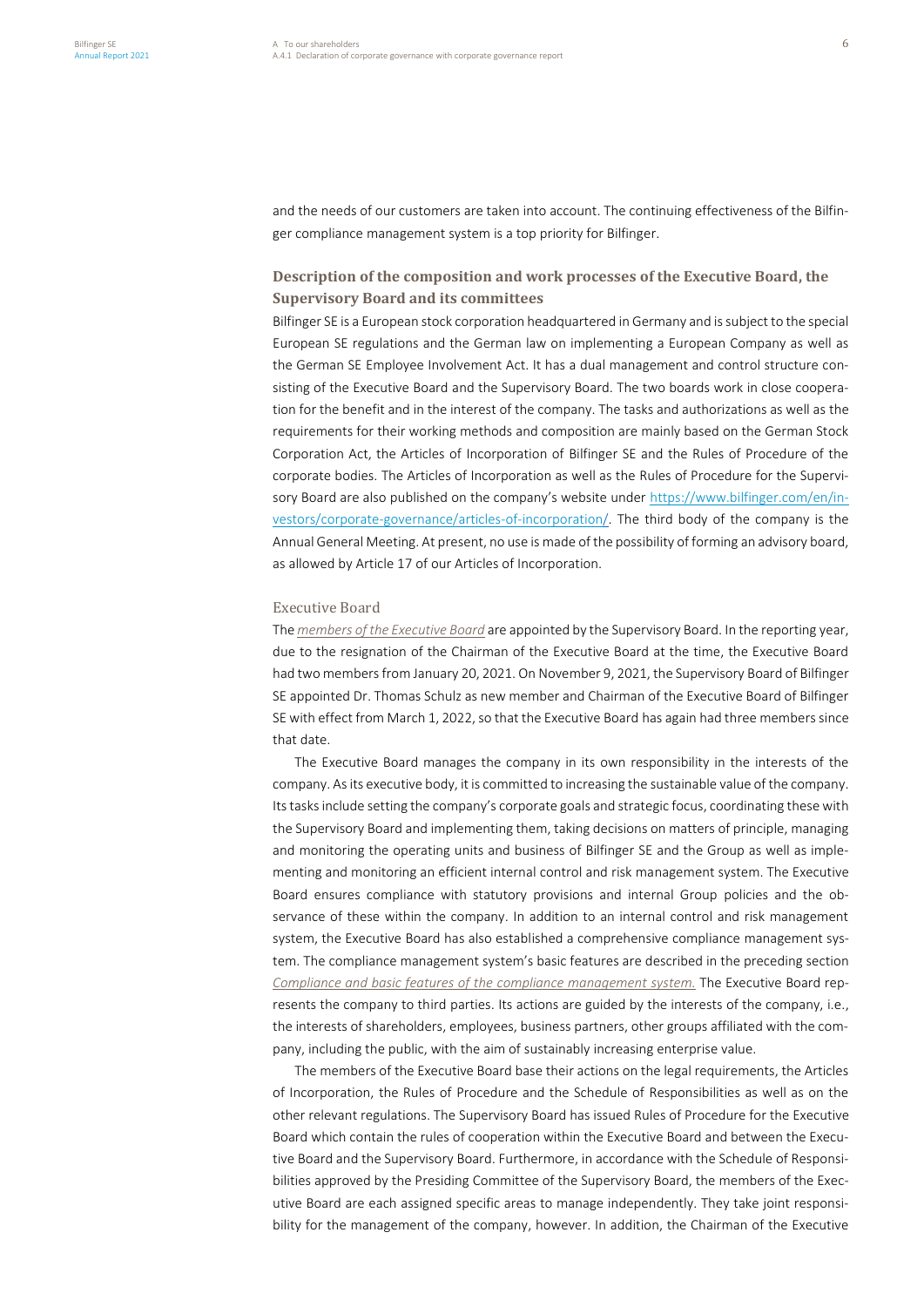Board coordinates the work of the Executive Board and of Executive Board members. The resolutions of the Executive Board are made primarily in the regular Executive Board meetings. They may, however, also be made in extraordinary Executive Board meetings, in written procedures or through other methods of communication. For certain transactions and actions, including measures and transactions of an Executive Board member, which are of exceptional importance for the company, or which involve an exceptional economic risk, the Executive Board Rules of Procedure or approval requirements defined by the Executive Board itself require a resolution by the full Executive Board. Approval from the Supervisory Board or one of its committees is also required for particularly significant actions and transactions in accordance with the Articles of Incorporation and Rules of Procedure. This includes, among other things, the fundamental determination and basic changes to the corporate strategy as well as the Group organization, the addition of new business segments or the discontinuation of existing business segments, the purchase and sale of investments above a certain volume, particularly high-volume operational projects with a certain risk structure as well as long-term financial commitments and the issue of bonds. In addition, the Executive Board provides the Supervisory Board or its relevant committee with thorough and timely updates on the strategy of the business units, the corporate planning, profitability, business development and the position of the company as well as on the internal control system, the risk management system and the compliance system.

In the reporting year 2021, 26 Executive Board meetings (thereof one extraordinary meeting) were convened. The Executive Board has not formed any of its own committees.

With regard to the composition of the Executive Board, it is incumbent on the Supervisory Board to prepare a diversity concept pursuant to Section 289f Subsection 2 No. 6 HGB. This, together with the competence profile, is described in greater detail in the section *Joint diversity concepts and competence profiles for the cooperation between the Executive and Supervisory Boards and long-term succession planning*.

Details of the remuneration of the Executive Board members can be found in the remuneration report. The remuneration report for the last financial year, the respective auditor's report and the applicable remuneration system are published – to the extent required by law and available – on the company's website at [https://www.bilfinger.com/en/investors/corporate-governance/remu](https://www.bilfinger.com/en/investors/corporate-governance/remuneration-executive-and-supervisory-boards/)[neration-executive-and-supervisory-boards/.](https://www.bilfinger.com/en/investors/corporate-governance/remuneration-executive-and-supervisory-boards/)

#### Supervisory Board

In accordance with Article 11 of the Articles of Incorporation, the Supervisory Board of Bilfinger SE consists of 12 members, six of whom are representatives of the shareholders and six of whom are employee representatives. The shareholder representatives are elected by the Annual General Meeting. It is thereby incumbent on the Supervisory Board, in accordance with Section 124 Subsection 3 Sentence 1 AktG, to propose candidates to the Annual General Meeting. The appointment of the employee representatives is carried out by the SE Works Council in accordance with the agreement on employee participation reached between company management and the European employee representatives on July 15, 2010. With regard to the appointment of those members to be appointed by the SE Works Council, the Supervisory Board has no right to make proposals; it is – as is the case for the Annual General Meeting as well – not involved in the selection procedure for the employee representatives in the Supervisory Board. Members of the Supervisory Board all have the same rights and obligations and are not bound by instructions or orders.

The Supervisory Board advises and monitors the Executive Board in its management of the company and is responsible for the appointment and dismissal of Executive Board members, their employment contracts and remuneration, including the Executive Board remuneration system. At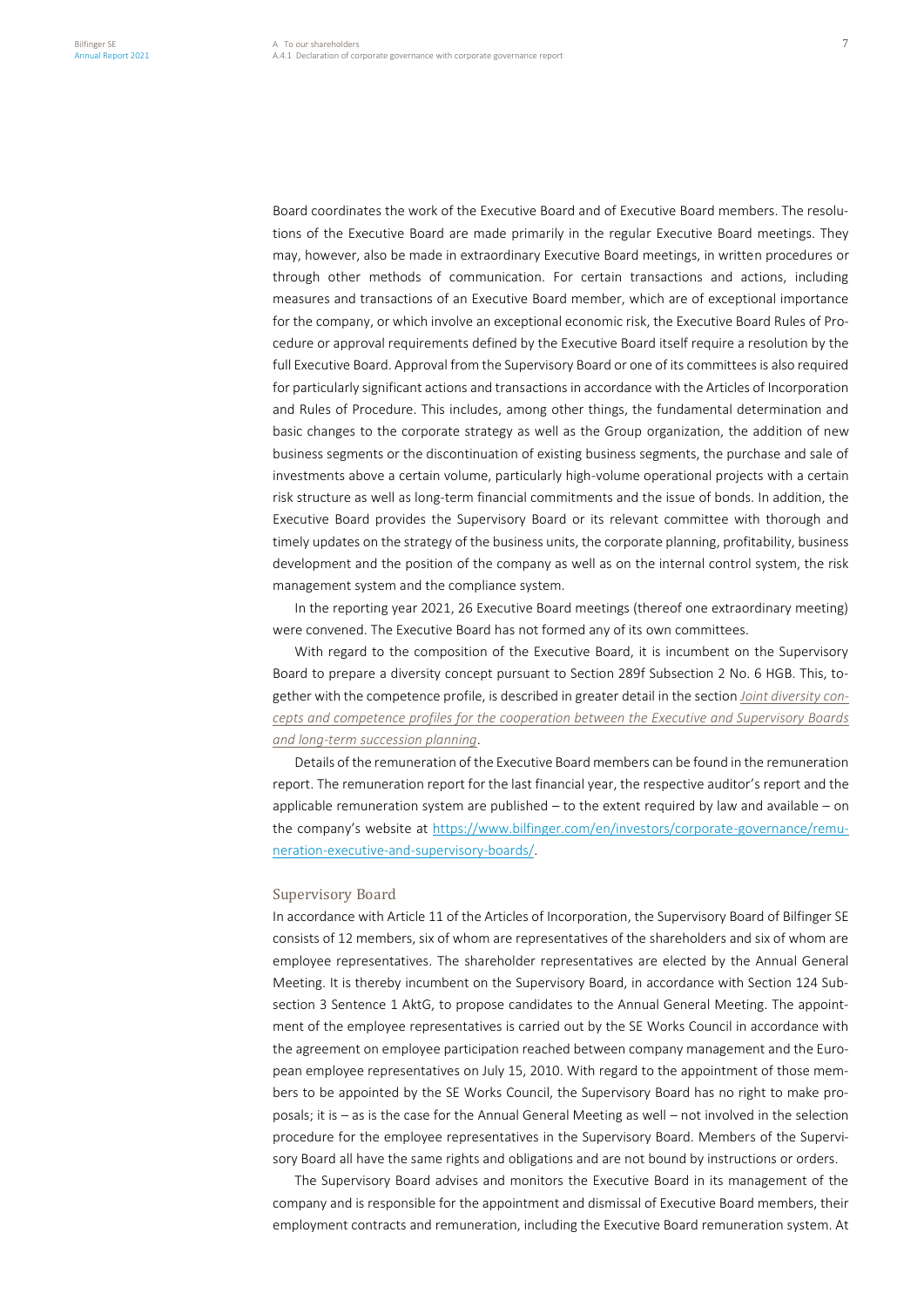the proposal of the Presiding Committee, it sets the remuneration target, targets for the variable remuneration components of the Executive Board's remuneration and their fulfillment and reviews the appropriateness of the overall remuneration together with the remuneration system for the Executive Board on a regular basis. The Supervisory Board is also involved in decisions of fundamental importance to the company and discusses – generally with the Executive Board – business development and planning as well as strategy and its implementation at regular intervals. For transactions of fundamental importance or which have been otherwise classified as particularly significant, such as major acquisitions, disposals, capital expenditures and finance measures, the Articles of Association and Rules of Procedure stipulate that approval is required from the Supervisory Board or one of its committees. The Supervisory Board, taking into account the external auditors and the audit reports submitted by them as well as the proposals of the Audit Committee, also undertakes a detailed examination, as required by law, of the individual financial statements, the consolidated financial statements and combined management report of Bilfinger SE and the Group, the non-financial report and the non-financial declaration as well as of the proposal of the Executive Board on the appropriation of profits. Within the scope of its responsibilities, the Supervisory Board also monitors the company's compliance with legal provisions, official regulations and internal guidelines. In general, it receives reports from the Executive Board at regular intervals on issues provided for by law and other relevant topics. The information and reporting obligations of the Executive Board to the Supervisory Board, its committees and – between Supervisory Board meetings – to the Chairman of the Supervisory Board were defined in greater detail by the Supervisory Board in an information regulation.

The Supervisory Board executes its tasks in accordance with legal requirements, the Articles of Incorporation, its Rules of Procedure and its resolutions. The Chairman of the Supervisory Board coordinates the work of the Supervisory Board. To prepare the Supervisory Board meetings, separate preparatory meetings of the shareholder and employee representatives are held as required. The Supervisory Board meets regularly on relevant topics, also without the Executive Board. The resolutions of the Supervisory Board are made primarily in Supervisory Board meetings but can also be made in written procedures or through other methods of communication. Insofar as nothing else is compulsory under the law, Supervisory Board resolutions require the simple majority of votes cast. In the event of a tied vote and a renewed voting which also leads to a tied vote, the Chairman of the Supervisory Board has a casting vote. In financial year 2021, 12 meetings (thereof four extraordinary meetings) of the Supervisory Board took place.

Each member of the Supervisory Board must disclose conflicts of interest to the Supervisory Board. Information on conflicts of interest that have arisen and how they are dealt with is provided in the Report of the Supervisory Board. Special on-boarding events are held for new Supervisory Board members to familiarize them with the company's business model and the structures of the Bilfinger Group. Further information on support for Supervisory Board members during their induction and on training and development measures can be found in Chapter *A.3 Report of the Supervisory Board*.

The Supervisory Board evaluates the efficiency of its activities and those of its committees either internally or with the support of external consultants on a regular basis or at least every two years. In reporting year 2021, the Supervisory Board conducted a self-assessment with the support of ECBE - European Center for Board Efficiency GmbH as an external, independent consultant. This assessment covered all key aspects of the Supervisory Board's work, including its committees, using an online questionnaire. The results of the review, which the Supervisory Board dealt with in depth at its meeting on November 9, 2021, revealed a positive to very positive opinion on all topics.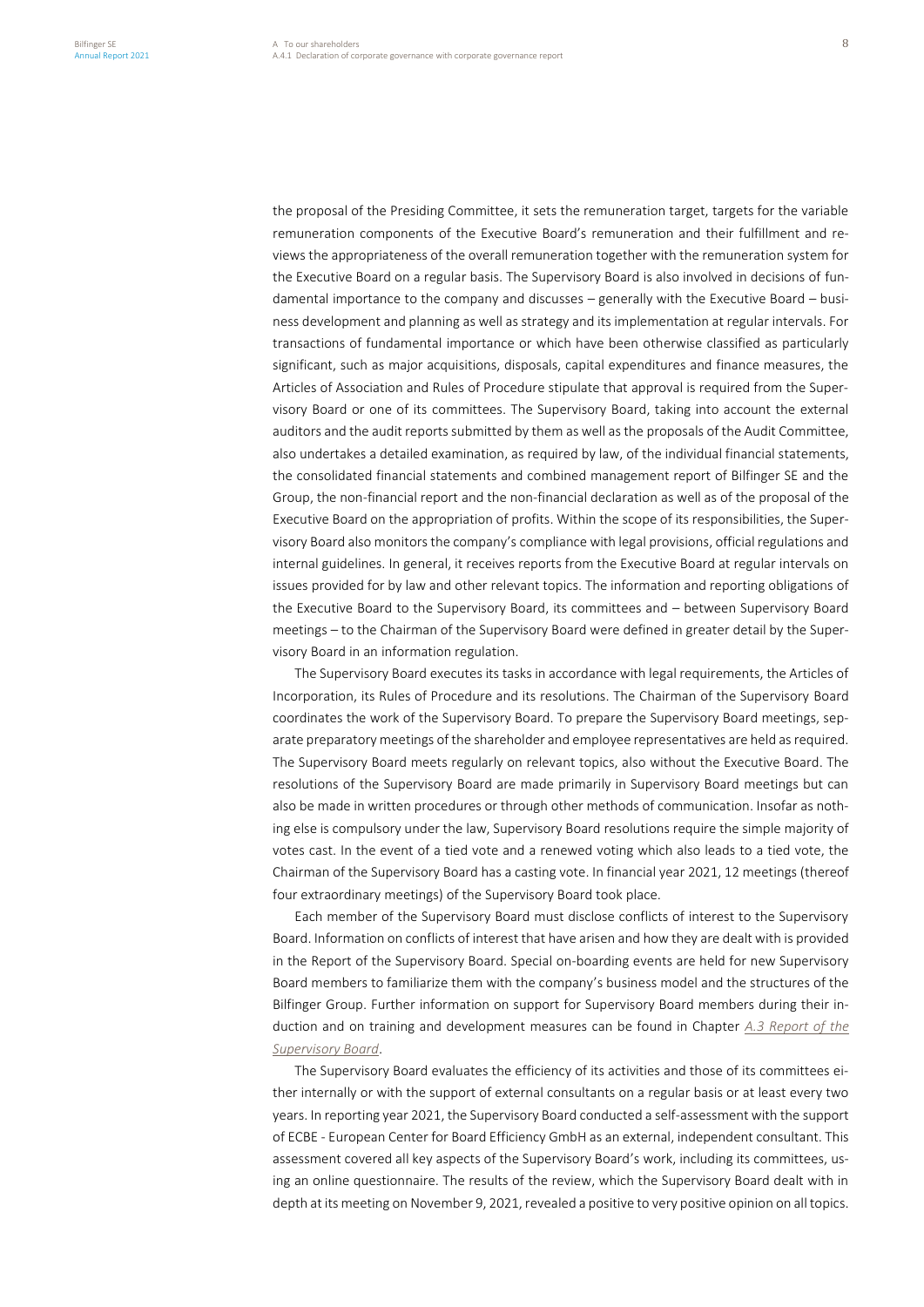Specific comments and suggestions as well as recommendations for action are continuously implemented. Potential for further optimization of the work in the plenum and the committees in individual areas was identified and relevant measures were initiated. The next self-assessment of the Supervisory Board and its committees is scheduled for financial year 2023.

The Supervisory Board informs shareholders in detail about its activities as well as its additional reporting obligations in its annual report, which can be found in Chapter *A.3 Report of the Supervisory Board*. The current composition of the Supervisory Board and its committees can be found in Chapter *D.4 Boards of the company*. There, the mandates held by members of the Supervisory Board in the controlling bodies of other companies as well as significant activities beyond the Supervisory Board mandate with the company are listed. The curricula vitae of Supervisory Board members are published on the company's website at [https://www.bilfinger.com/en/about](https://www.bilfinger.com/en/about-us/management/supervisory-board/)[us/management/supervisory-board/](https://www.bilfinger.com/en/about-us/management/supervisory-board/) and are reviewed and, where necessary updated at least annually.

The remuneration of the members of the Supervisory Board is presented in the remuneration report. The remuneration report for the last reporting year, the respective auditor's report and the last remuneration resolution are published – to the extent required by law and available – on the company's website at [https://www.bilfinger.com/en/investors/corporate-governance/remu](https://www.bilfinger.com/en/investors/corporate-governance/remuneration-executive-and-supervisory-boards/)[neration-executive-and-supervisory-boards/.](https://www.bilfinger.com/en/investors/corporate-governance/remuneration-executive-and-supervisory-boards/)

## Supervisory Board committees

In order to enhance the efficiency of its activities, the Supervisory Board in the reporting year formed a Presiding Committee, an Audit Committee, a Nomination Committee, a Strategy Committee and, since January 8, 2021, on a temporary basis, a Special Committee. With the exception of the Nomination Committee, all committees have equal representation.

Which meetings of the committees each individual member attended in the reporting year can be viewed in the overview in Chapter *A.3 Meetings of the Supervisory Board*.

The resolutions of the committees were made primarily in the meetings, but partially also in written procedures or through other methods of communication. The respective Chairmen of the committees reported to the plenary session of the Supervisory Board on the work done in the committees they lead.

## Presiding Committee of the Supervisory Board

The Presiding Committee of the Supervisory Board, consisting of four members, includes Dr. Eckhard Cordes (Chairman of the Presiding Committee), Mr. Stephan Brückner (Deputy Chairman of the Presiding Committee), Dr. Bettina Volkens (since April 15, 2021; until April 15, 2021, Dr. Ralph Heck) and Mr. Rainer Knerler. The main tasks of the Presiding Committee include, in particular, regulating the personnel issues of the Executive Board and its remuneration, unless the provisions of the German Stock Corporation Act and the GCGC stipulate that they are to be regulated by the plenum of the Supervisory Board, as well as conflicts of interest. In particular, the Presiding Committee submits proposals for the appointment and dismissal of Executive Board members, including remuneration and changes to remuneration, and is responsible for concluding, amending, extending and terminating employment contracts with members of the Executive Board, unless the Supervisory Board is mandatorily responsible. When making proposals for the appointment of members of the Executive Board, the Presiding Committee pays attention in particular to compliance with the requirements profile and diversity concept defined by the Supervisory Board for the Executive Board, including the defined target for the proportion of women on the Executive Board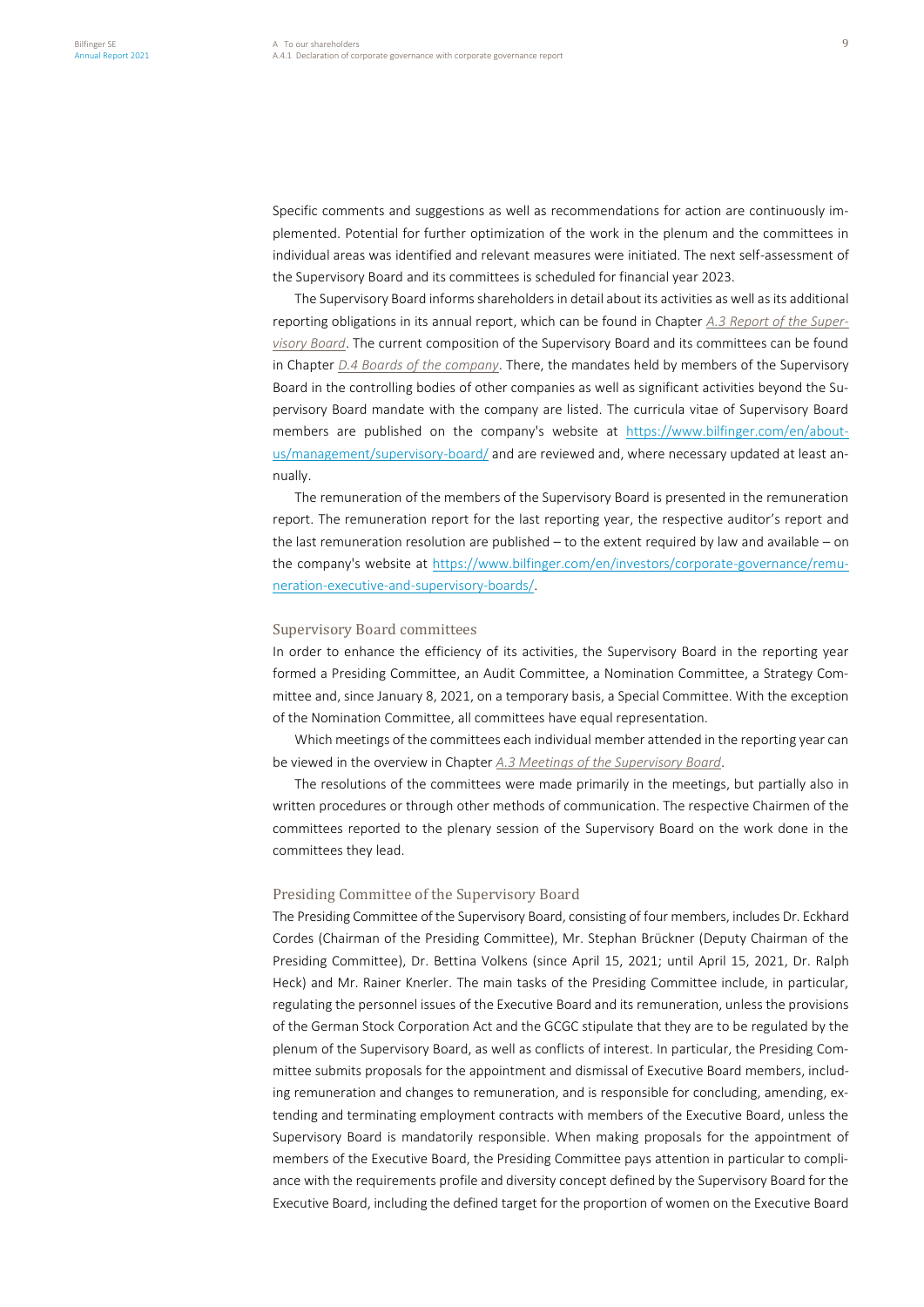(see the following section *Joint diversity concepts and competence profiles for the cooperation between the Executive and Supervisory Boards and long-term succession planning*), as well as longterm succession planning and diversity. In this context, relevant resolutions of the Supervisory Board are prepared and recommendations for important resolutions are submitted to the Supervisory Board. In financial year 2021, 11 meetings (thereof four extraordinary meetings) of the Presiding Committee took place.

## Audit Committee

The Audit Committee, consisting of four members, includes Mr. Frank Lutz (Chairman of the Audit Committee), Ms. Vanessa Barth (since April 15, 2010; until April 15, 2021, Ms. Susanne Hupe) (Deputy Chairwoman of the Audit Committee), Dr. Roland Busch (since April 15, 2021; until April 15, 2021, Ms. Dorothée Deuring) and Mr. Jörg Sommer. In the reporting year, the Committee was composed of two independent members, Mr. Frank Lutz as Chairman and Dr. Roland Busch who, in accordance with Section 100 Subsection 5 of the German Stock Corporation Act (AktG), have expert knowledge in the areas of accounting and auditing and have particular experience in the application of internal control procedures due to their training and previous activities, including as CFO and in other audit committees.

The Audit Committee deals, among other things, with questions of accounting and the monitoring of the accounting process, the effectiveness of the internal control system, the risk management system, the internal auditing system and compliance as well as with the audit of the consolidated financial statements. It is responsible for the preliminary audit of the annual and consolidated financial statements and the combined management report of Bilfinger SE and the Group. On the basis of the auditor's report on the audit of the financial statements, the Audit Committee submits proposals for the adoption of the annual financial statements of Bilfinger SE and approval of the consolidated financial statements by the Supervisory Board following its own preliminary review. The Audit Committee is responsible for discussing the quarterly statements and the halfyear financial report with the Executive Board and the auditors, and for dealing with the auditors' reports on the review of the consolidated half-year financial statements and the interim Group management report. It deals with the selection and the independence of the auditor, issues the audit assignment for the annual financial statements and the consolidated financial statements to the auditor elected by the Annual General Meeting, makes a fees agreement with the auditor and also reviews the additional services provided by the auditor as well as the quality of the audit. The Audit Committee is also responsible for Environmental, Social and Governance (ESG) and sustainability. In financial year 2021, five meetings of the Audit Committee took place.

## Nomination Committee

In accordance with the recommendation of the GCGC, the Supervisory Board also established a Nomination Committee consisting exclusively of shareholder representatives. The Nomination Committee, which has three members, includes Dr. Eckhard Cordes (Chairman of the Nomination Committee), Mr. Robert Schuchna and Mr. Frank Lutz. The committee proposes suitable candidates to the Supervisory Board for its proposals to the Annual General Meeting for the election of shareholder representatives to the Supervisory Board. On top of the necessary knowledge, skills and professional experience of the proposed candidates, the Committee gives due consideration to the objectives designated by the Supervisory Board for its composition and the adopted diversity concept, including in particular independence and diversity, while at the same time striving to meet the competence profile. Attention is also paid to the appropriate participation of women and men in accordance with the statutory requirements on gender quotas and ensuring that members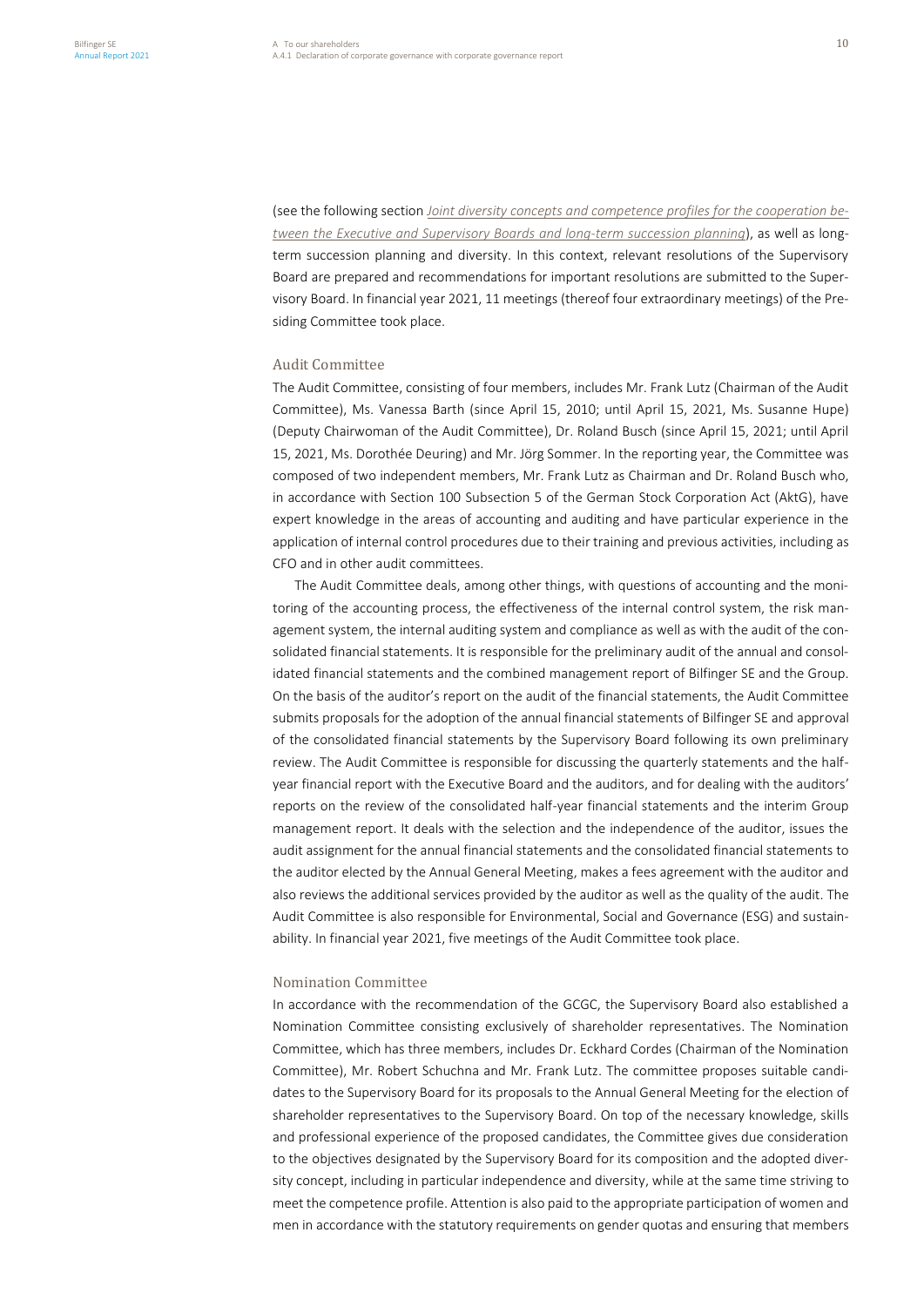of the Supervisory Board as a whole are familiar with the sector in which the company operates. The committee convened twice in the 2021 reporting year.

### Strategy Committee

The Strategy Committee, consisting of six members, includes Dr. Eckhard Cordes (Chairman of the Strategy Committee), Mr. Stephan Brückner (Deputy Chairman of the Strategy Committee), Mr. Werner Brandstetter (since April 15, 2021; until April 15, 2021, Ms. Susanne Hupe), Mr. Rainer Knerler, Mr. Robert Schuchna, and Mr. Frank Lutz (since April 15, 2021; until April 15, 2021, Dr. Ralph Heck). It accompanies the corporate strategy and Group organization (with the exception of personnel issues), including their fundamental implementation. In this context, the Strategy Committee prepares any potential resolutions of the Supervisory Board and should formulate relevant recommendations for the Supervisory Board. In addition, it has responsibility for decisions on assigned legal business and transactions that require approval. The committee convened seven times in the 2021 reporting year (thereof two extraordinary meetings).

#### Special Committee

The Supervisory Board formed a Special Committee of the Supervisory Board for current special projects with effect from January 8, 2021. The Special Committee consists of four members and has equal representation. The members of the Special Committee are Mr. Frank Lutz (Chairman of the Special Committee), Ms. Vanessa Barth (since April 15, 2021; until April 15, 2021, Dr. Janna Köke), Mr. Rainer Knerler and Mr. Robert Schuchna. The Special Committee is responsible for monitoring special projects as they arise and preparing relevant topics and resolutions for the full Supervisory Board. The Special Committee did not hold any regular meetings in financial year 2021; instead, it coordinated issues relating to current special projects as and when required. The work of the Special Committee was initially suspended in mid-2021 and has been so ever since.

## **Equal participation of women and men in executive positions**

In relation to the law on the equal participation of women and men in management positions in the private sector and in the civil service and its implementation in Sections 17 Subsection 2 SE Implementation Act, 76 Subsection 4 and 111 Subsection 5 of the German Stock Corporation Act (AktG), Bilfinger has set the following targets for the period until December 31, 2023, and achieved the following status with regard to the targets set as of December 31, 2021.

Management levels 1 and 2 below the Executive Board include employees who, according to the company's internal definition, fall under management levels 1 and 1a or management level 2. The Executive Board had decided to achieve a target of 10 percent women in management levels 1 and 2 of Bilfinger SE by December 31, 2023.

On November 26, 2020, the reporting date for the definition of the target figure, this proportion was 8 percent in management level 1 and nearly 5 percent in management level 2. As of December 31, 2021, the proportion of women in management level 1 was 6 percent, while in management level 2 it was 8 percent.

As of December 15, 2020, the Supervisory Board set a target for the proportion of women on the Executive Board of 30 percent by December 31, 2023, i.e., at least one woman on the Executive Board consisting of three members. Since December 1, 2018, Christina Johansson has been a member of the Executive Board, which means that the requirement was met as of the balance sheet date of December 31, 2021.

In addition, the legally required minimum share of women and men in the Supervisory Board was achieved as follows.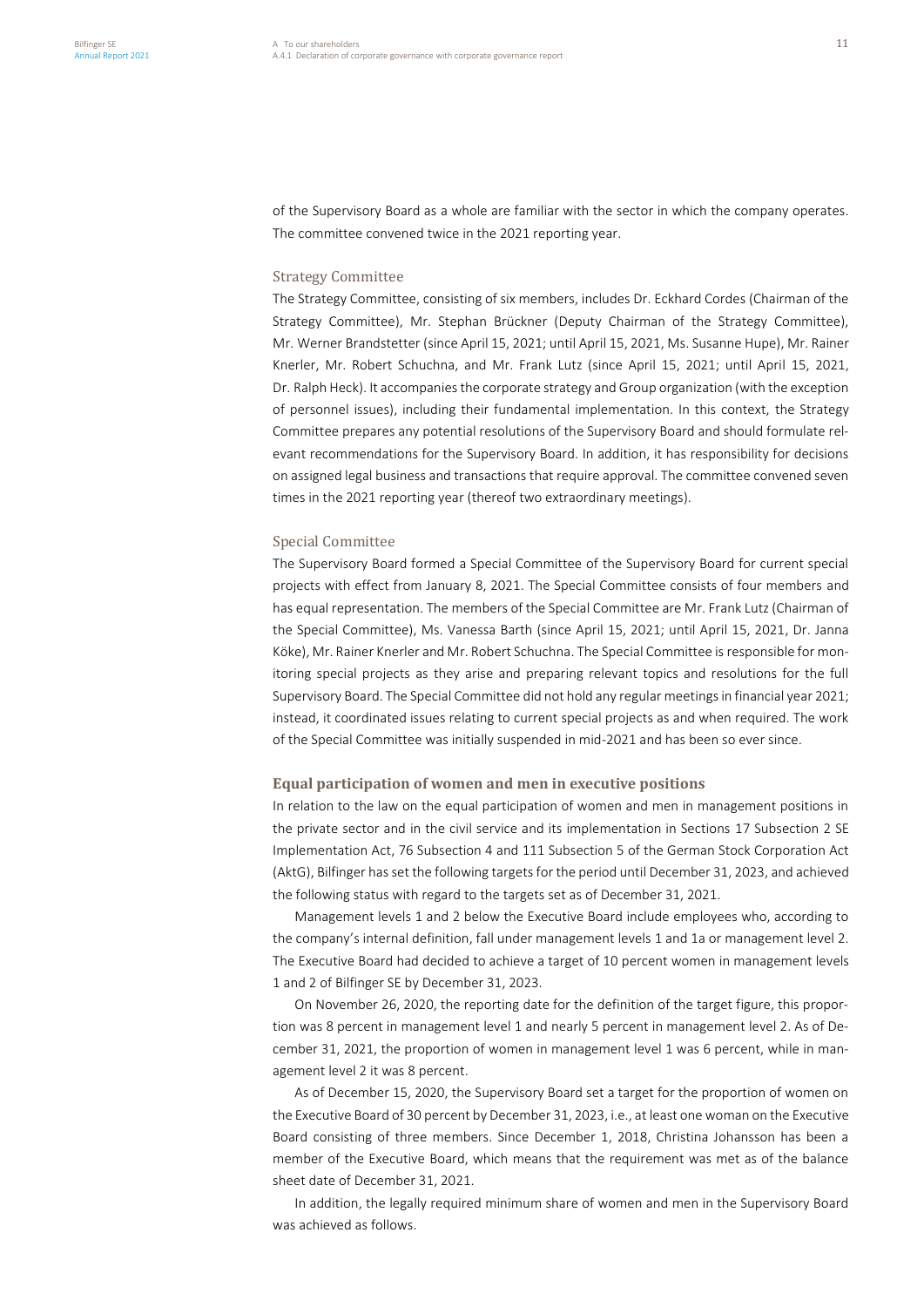For the Supervisory Board, a minimum requirement as of December 31, 2021, remains the statutory gender quota of a 30 percent share of women and men. This requirement has been fulfilled with a share of women in the Supervisory Board of 33 percent (four women, eight men) as of the balance sheet date December 31, 2021.

# **Joint diversity concepts and competence profiles for the composition of the Executive and Supervisory Boards and long-term succession planning**

Pursuant to Sections 289f Subsection 2 No. 6, 315d Sentence 2 HGB, Bilfinger SE shall report on the diversity concept it follows for the composition of the Executive Board and Supervisory Board, its objectives, the form of its implementation and the results achieved in the reporting year. The Supervisory Board has combined the diversity concept with the requirements of the German Act on Equal Participation of Women and Men in Executive Positions and the targets defined in the fulfillment of relevant targets for the composition of the boards in the overall skills and requirements profile for the Executive Board and the Supervisory Board described below. These serve as the basis for long-term succession planning.

## Executive Board

With regard to the composition of the Executive Board, the Supervisory Board has adopted a diversity concept integrated into an overall requirements profile. The objective of the requirements profile for the Executive Board of Bilfinger SE is to ensure that the composition of a strong Executive Board is as diverse and complementary as possible. When selecting members of the Executive Board, the Supervisory Board considers their personal suitability, leadership qualities, international experience and integrity, as well as their professional qualifications. Diversity is an important selection criterion when filling Executive Board positions, also with regard to aspects such as age, gender as well as educational and professional background. As part of its decisions in the filling of Executive Board positions, the Supervisory Board also considers the following aspects, whereby the Supervisory Board, as well as the Presiding Committee, primarily consider the fulfillment of the following requirements profile including a diversity concept, whereby the Supervisory Board in the filling of a specific Executive Board position always gives weight to the circumstances of each individual case and is guided by the interests of the company. The Supervisory Board considers the following aspects in particular when selecting the members of the Executive Board:

- The members of the Executive Board should have specific specialist knowledge and many years of leadership and management experience, including in large corporations or groups, and, if possible, possess knowledge and experience from different educational and professional backgrounds.
- In view of the international structure and orientation of the company, the composition of the Executive Board should take into account an international character, also in the sense of different cultural backgrounds or international experience gained through several years spent abroad, whereby, if possible, at least one member of the Executive Board should be of international origin.
- The Executive Board as a whole should have experience in the business sectors of importance to Bilfinger SE, in particular the process industry. Furthermore, the Executive Board in its entirety should have many years of experience in the areas of technology, services, compliance, finance and personnel management.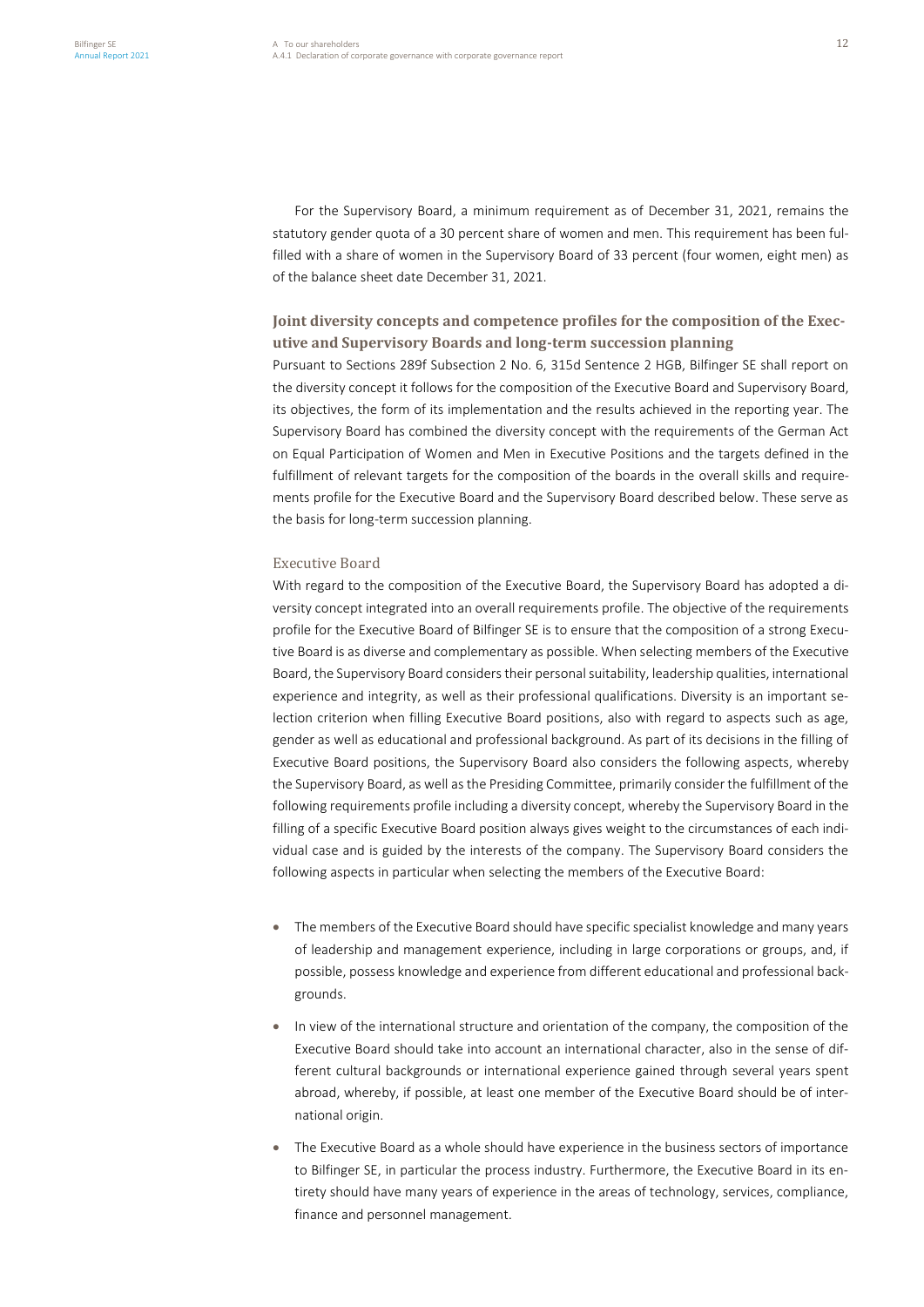- Integrity should be a high priority for each individual Executive Board member.
- The Supervisory Board has defined a target for the proportion of women in the Executive Board. This is described in the section *Equal participation of women and men in executive positions* and is taken into account when filling Executive Board positions.
- In accordance with the recommendation of the GCGC, the Supervisory Board has defined an age limit for members of the Executive Board at the age of 67, which is the statutory retirement age. Deviations from the age limit in individual cases are to be justified. Regardless of this rule, the Supervisory Board pays attention to a sufficient mix of ages among the members of the Executive Board.

# Implementation of the requirements profile including the diversity concept for the Executive Board

The requirements profile including the diversity concept for the Executive Board is carried out as part of the Executive Board appointment process. The Supervisory Board and Presiding Committee comply with the requirements defined for the Executive Board when selecting candidates and making proposals for the appointment of Executive Board members.

The composition of the Executive Board as of December 31, 2021, meets the requirements of the requirements profile, including the diversity concept, even considering the composition of two members in the reporting year. The two members of the Executive Board have a broad spectrum of knowledge and experience as well as educational and professional backgrounds and possess international experience. Brief curricula vitae of the current members of the Executive Board can be found in Chapter *A.2 Executive Board of Bilfinger SE* and are available on the company's website at [https://www.bilfinger.com/en/about-us/management/executive-board/.](https://www.bilfinger.com/en/about-us/management/executive-board/) It can be seen from this that the Executive Board of Bilfinger SE even with two members has a diverse and experienced composition. The members of the Executive Board have many years of management experience, including in international groups, and bring with them experience from various careers. The Executive Board has the knowledge and experience considered essential in light of the services that Bilfinger provides, including personnel expertise. Mr. Hall has a professional background in the process industry with a focus on the oil and gas sector. Ms. Johansson, as an experienced financial expert, has many years of experience in the field of finance. Compliance and integrity are a top priority for all members of the Executive Board. No Executive Board member has reached the age of 67 and there is sufficient diversity among the Executive Board members.

With due consideration given to the requirements profile including the diversity concept, the Supervisory Board of Bilfinger SE appointed Dr. Thomas Schulz as Chairman of the Executive Board on November 9, 2021, with effect from March 1, 2022. Through him, the requirements profile will be met to an even greater extent and the Executive Board will be strengthened by his skills and experience. Dr. Schulz has many years of international management experience in listed industrial groups and in business areas that are important for Bilfinger, and particular expertise in the sustainable positioning of energy-intensive industries – an important sector for Bilfinger in the future.

### Succession planning for the Executive Board

The Supervisory Board and the Presiding Committee ensure that a long-term personnel and succession planning takes place in the Executive Board and coordinate this with the Executive Board. In addition to the requirements of the German Stock Corporation Act (AktG), the German Corporate Governance Code (DCGK) and the Rules of Procedure for the Executive Board, particular account is taken of the criteria set out in the requirements profile, including the diversity concept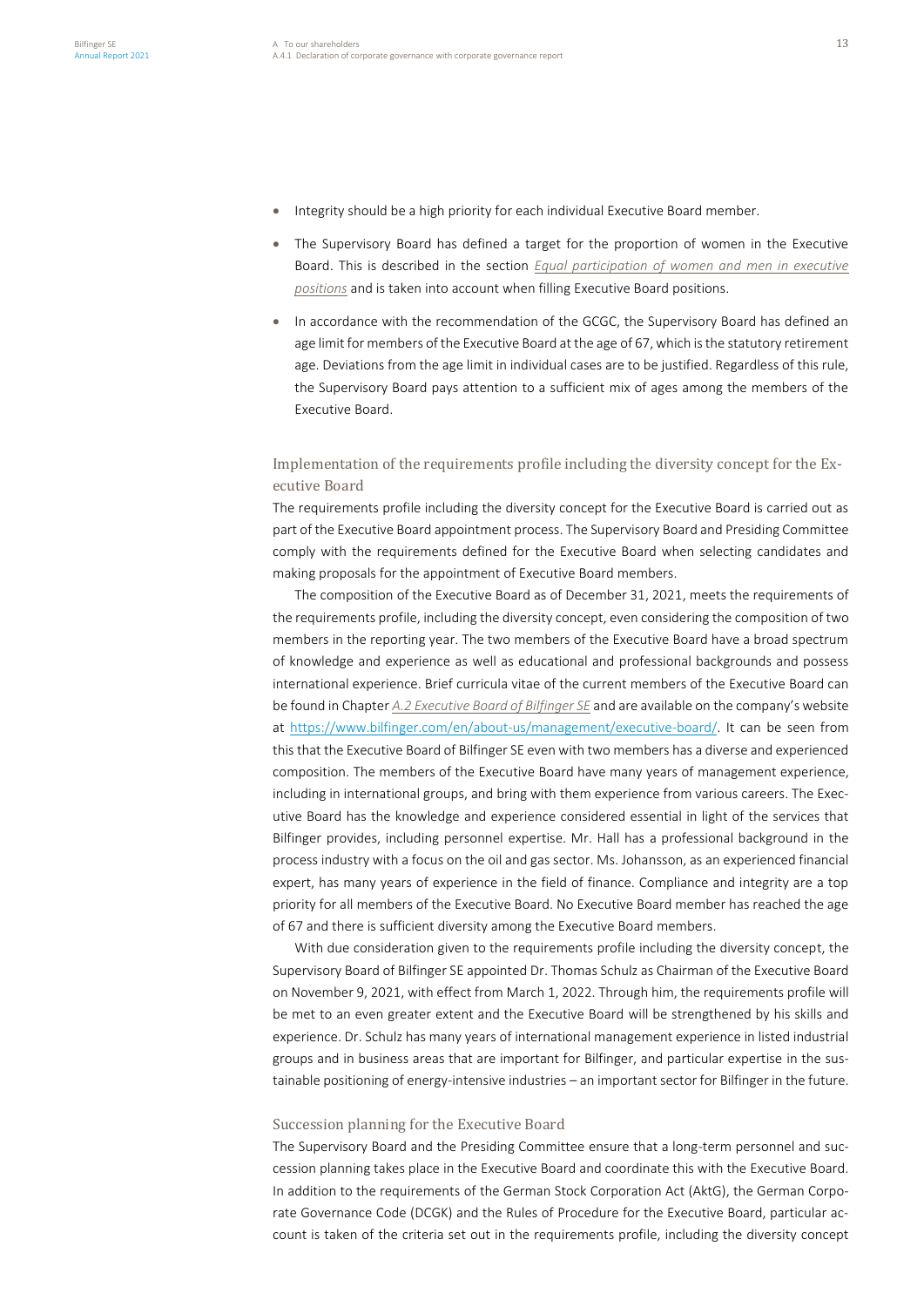adopted by the Supervisory Board for the composition of the Executive Board. Due to the sensitivity of the topic, the corresponding planning process is primarily managed and coordinated in the Presiding Committee. The Presiding Committee deals with the subject of succession planning at least once a year as a focal point as well as when the occasion arises. Potential succession options are examined both internally with the support of the Executive Board and externally, if necessary, with the help of external consultants. Coordination with the Executive Board regarding possible internal successors takes place on a regular basis and also includes support for the possible promotion of potential candidates. Personal suitability, professional qualifications for the position, previous performance and experience, integrity and convincing leadership qualities as well as the ability to adapt business models and processes in a changing world are particularly important criteria for an Executive Board candidate. The Executive Board must, in its entirety, have the knowledge, skills and experience necessary for the orderly performance of its tasks. The Presiding Committee prepares the decisions of the Supervisory Board on the basis of the qualification requirements and the criteria mentioned and prepares proposals and recommendations.

#### Supervisory Board

In terms of the composition of the Supervisory Board, it is to be ensured that its members generally have the knowledge, skills and experience necessary for the orderly execution of the office and the tasks associated with it as well as the particular requirements laid out by the law and the GCGC for the Supervisory Board, its committees and individual members. The objective of the requirements profile for the full Supervisory Board of Bilfinger SE is to provide a qualified control and consultation to the Executive Board and to ensure that the composition of the Supervisory Board is as diverse and complementary as possible so that the Supervisory Board as a whole has the knowledge and experience considered essential in view of Bilfinger's activities. In the event of an upcoming new appointment, a relevant examination will be undertaken to determine which of the necessary and desirable skills on the Supervisory Board should be strengthened.

Pursuant to Recommendation C.1 of the GCGC, the Supervisory Board should name specific targets for its composition and develop a competence profile including the diversity concept for the entire committee. For its composition, it is expected that, within the framework of the specific company situation, the international activities of the company, potential conflicts of interest, the number of independent members of the Supervisory Board, an age limit that is to be defined for members of the Supervisory Board and a standard time limit for membership of the Supervisory Board as well as diversity will all be appropriately considered. In addition to an appropriate consideration of women, this also includes diversity in terms of cultural origin, educational and professional backgrounds as well as experience and ways of thinking. The GCGC also recommends that proposals from the Supervisory Board to the Annual General Meeting take these objectives into consideration and, at the same time, that the fulfillment of the competence profile for the full Supervisory Board should be pursued. The status of the implementation shall be published in the declaration of corporate governance.

Against this backdrop, the Supervisory Board, within the framework of the specific situation of the company, has defined the following goals for its composition, including the competence profile and diversity concept: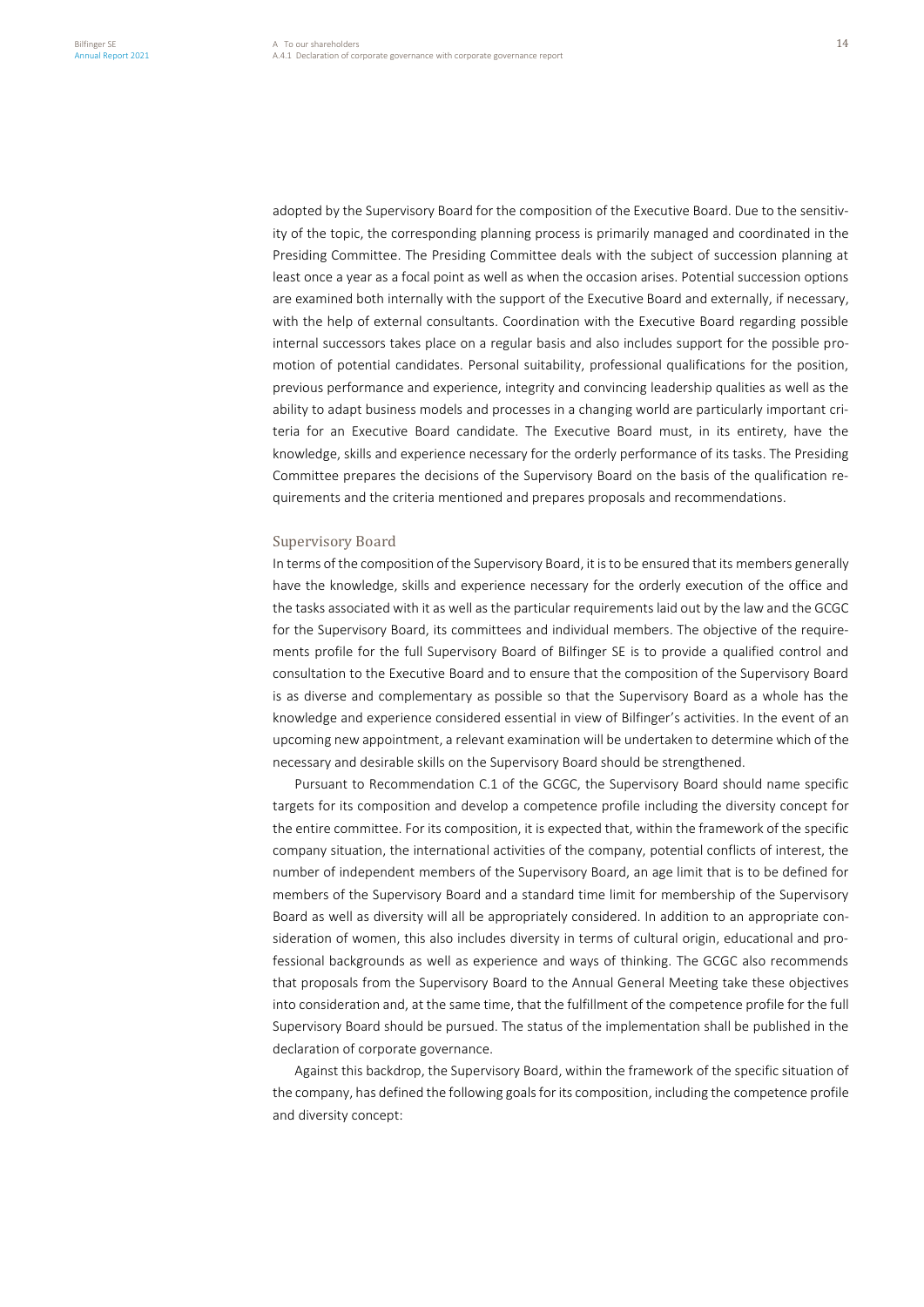*Competence profile* 

- Integrity should be a high priority for each individual Supervisory Board member.
- At least two members should, as a result of their international experience, embody to a significant extent the criterion of internationality.
- Ideally, three members should have detailed knowledge and experience gained within the company itself.
- While at least one independent member of the Supervisory Board is required to have special knowledge and experience in the field of accounting and at least one other member of the Supervisory Board is required to have expertise in the field of auditing, at least two others are required to have special knowledge and experience in business administration.
- At least two members should possess particular experience from leading positions in industrial or services companies.
- The Supervisory Board should, if possible, have, as representatives of the shareholders, three entrepreneurs or personalities who have already acquired experience in the management or monitoring of another medium-sized or large company.
- The members should, as a whole, be familiar with the sector in which the company operates.
- In their entirety, members of the Supervisory Board should have different educational levels, professional and socio-economic backgrounds as well as geographic presences.

#### *Independence*

- At least three shareholder representatives should be independent of the company, the Executive Board or a controlling shareholder, as defined in the provisions of C.6 ff GCGC. In this regard, at least four shareholder representatives should be independent of the company and the Executive Board, which means that they should not have any personal or business relationship that could give rise to a material and not merely temporary conflict of interest, nor should they have been members of the Supervisory Board for more than 12 years. In addition, at least two shareholder representatives should be independent of a controlling shareholder insofar as such a controlling shareholder exists. In accordance with the GCGC, this is assumed to be the case in particular if one is not a member of the executive body and has no personal or business relationship with the executive body that could give rise to a conflict of interest that is not merely temporary.
- The chairmen of the Supervisory Board, the Audit Committee and the Presiding Committee shall be independent of the company and the Executive Board. The Chairman of the Audit Committee shall also be independent of the controlling shareholder.
- A maximum of two members are to be former members of the Executive Board.
- No member should exercise a management or consulting function for a significant competitor of the company. In addition, they should have no consulting or management function for clients, suppliers, creditors or other business partners, nor should they hold any position which could lead to a conflict of interest.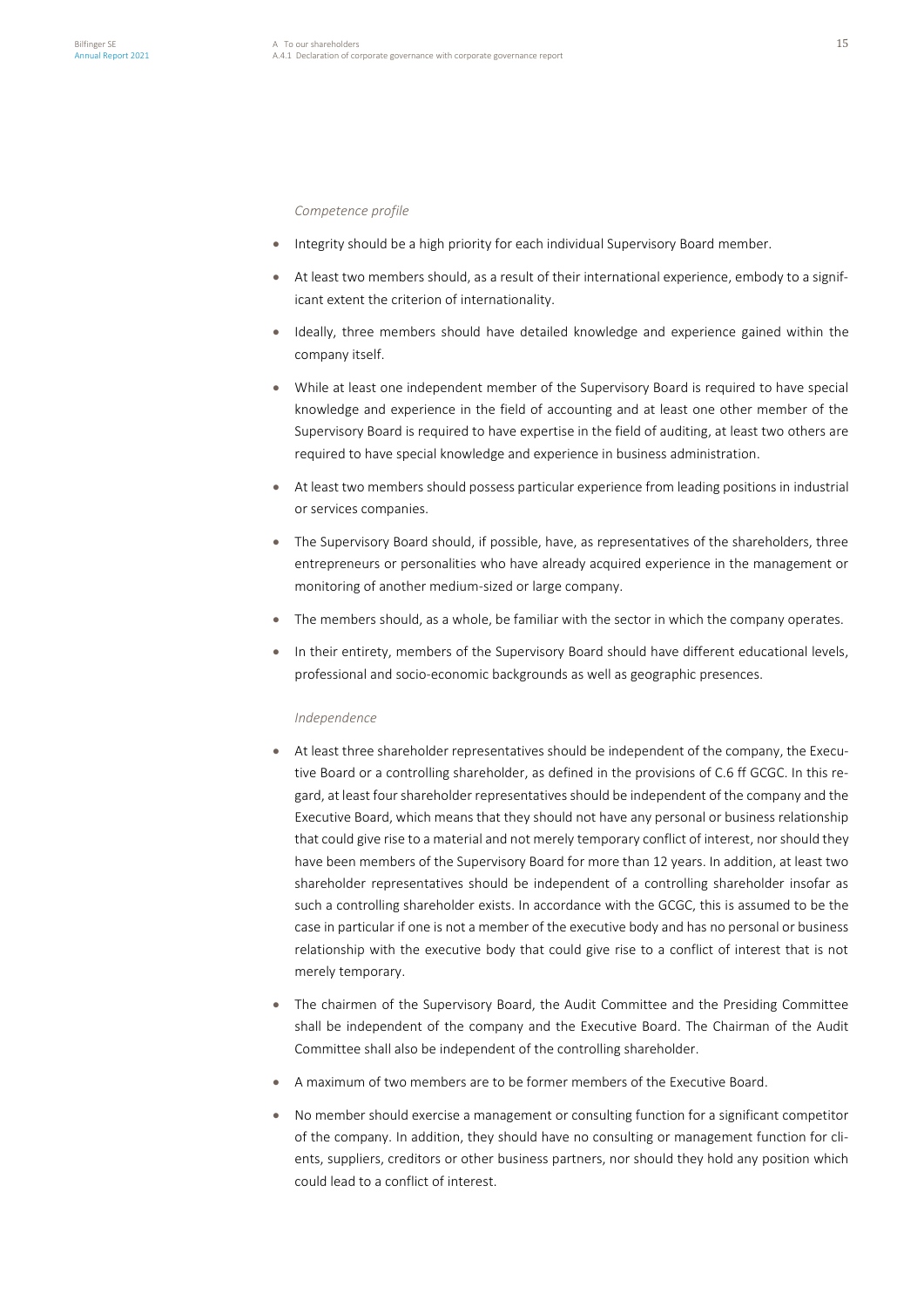#### *Age limit and term of office*

- The Supervisory Board pays attention to a sufficient mix of ages among the members of the Supervisory Board.
- As a rule, no member should be over 75 years of age at the time of the Annual General Meeting which is to decide on his or her appointment as member of the Supervisory Board; exceptions are to be justified.
- Generally speaking, no shareholder representative should serve on the Supervisory Board for more than 12 years; any exceptions must be justified.

#### *Diversity*

- Overall, the members should represent a sufficient degree of diversity. In this regard, this diversity concept is to be taken into consideration for a correspondingly diverse composition.
- The Supervisory Board should have a balance of male and female members; in this regard, the statutory minimum number of women and men is to be observed.

# Implementation of the targets for the composition of the Supervisory Board including the competence profile and diversity concept

The proposals for the election of shareholder representatives to the Supervisory Board, which are made by the Supervisory Board to the Annual General Meeting, are prepared for the Supervisory Board by the Nomination Committee. This ensures that the objectives for the composition of the Supervisory Board, in particular the requirements set out in the competence profile and diversity concept, are taken into account when considering suitable candidates. The Supervisory Board considers the objectives mentioned above in the resolutions it proposes to the Annual General Meeting for the appointment of shareholder representatives to the Supervisory Board on the provision that those persons whose personal and professional qualifications make them the best suited for the position be proposed. With the composition, fulfillment of the competence profile and the diversity concept should be pursued for the full committee. The implementation of the legally prescribed gender quota for the Supervisory Board remains unaffected.

Generally, it should be kept in mind that the Annual General Meeting is not bound by nominations. The freedom of choice on the part of the employees in the election of Supervisory Board members from the employees is protected. In the process pursuant to the German Co-Determination Act for the election of employee representatives, the Supervisory Board has no nomination rights. The composition goals as well as the competence profile and diversity concept for the Supervisory Board are therefore not to be seen as requirements for those entitled to vote or as a limitation of their freedom of choice.

In the opinion of the Supervisory Board, its current composition satisfies the objectives of the composition and, in particular, also satisfies the competence profile and the diversity concept. The members of the Supervisory Board have the professional and personal qualifications deemed necessary. In addition, they are in their entirety familiar with the sector in which the company operates and have the knowledge, skills and professional experience essential for Bilfinger to properly perform their duties.

The current composition as well as length of service of the Supervisory Board and the committees can be seen in Chapter *D.4 Boards of the company*. The CVs of current members of the Supervisory Board are available on the company's website under [https://www.bilfinger.com/](https://www.bilfinger.com/en/about-us/management/supervisory-board/) [en/about-us/management/supervisory-board/.](https://www.bilfinger.com/en/about-us/management/supervisory-board/) It can thus be seen from this information on the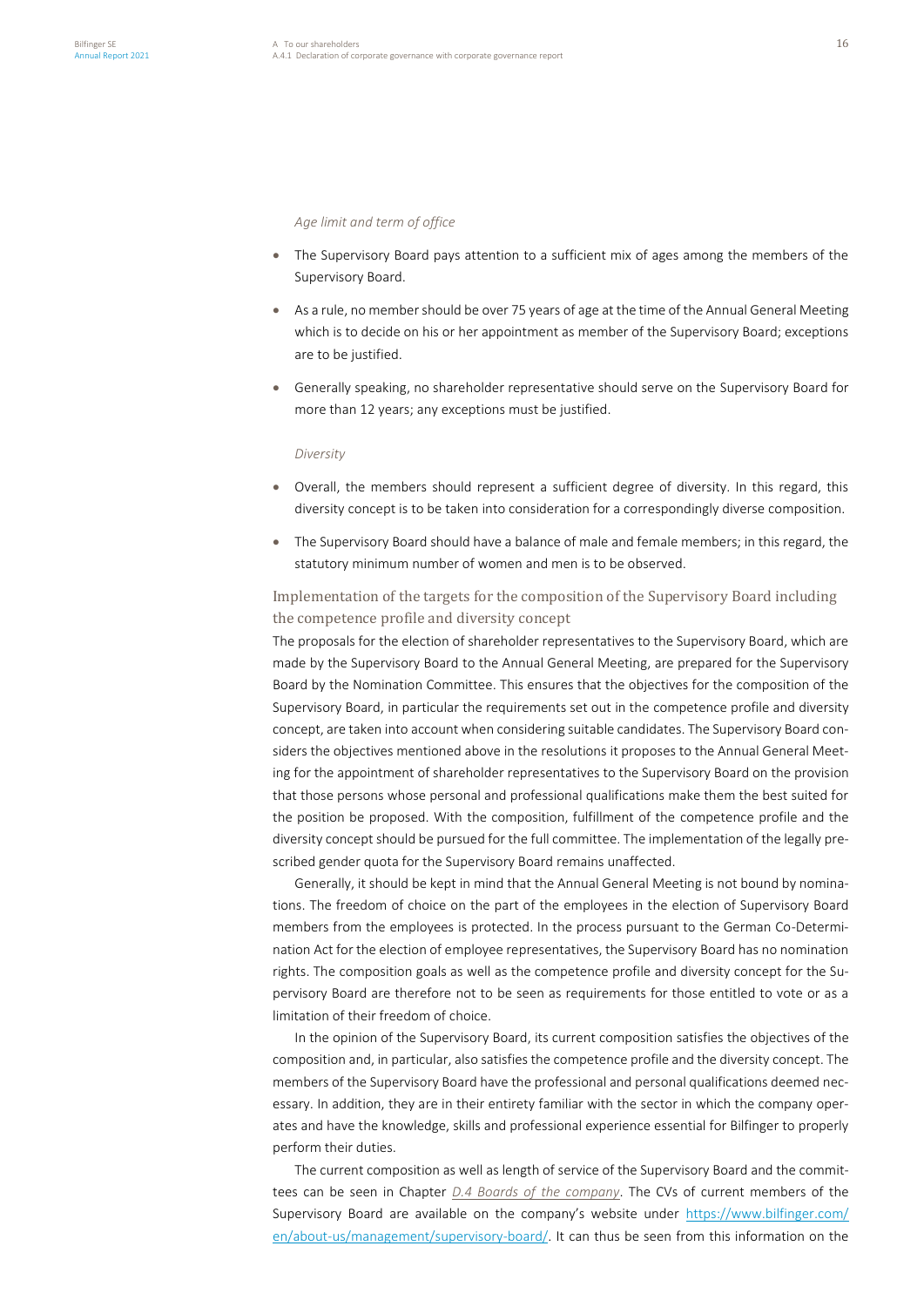members that the Supervisory Board has a very diverse composition. In their entirety, members of the Supervisory Board have different educational levels, professional and socio-economic backgrounds as well as geographic presences. In the 2021 financial year, the Supervisory Board had four female members (until April 15, 2021, five), two of them on the shareholder representative side and two on the employee representative side. This corresponds to a proportion of female members on the Supervisory Board of 33 percent.

With a view to the international orientation of the company, care shall be taken to ensure that the Supervisory Board includes a sufficient number of members with extensive international experience. More than the required two members of the Supervisory Board have professional experience in an international environment and particular knowledge and experience in finance and business administration. In particular, the Chairman of the Audit Committee, Mr. Frank Lutz, and Dr. Roland Busch meet the requirements for special knowledge and experience in the fields of accounting and auditing as well as internal control procedures within the meaning of Section 100 (5) of the German Stock Corporation Act (AktG). At least four members have detailed knowledge and experience with Bilfinger itself. At least four shareholder representatives have special experience from management positions in industrial or service companies. In addition, at least five shareholder representatives are experienced in the management or monitoring of another medium-sized or large company. Compliance and integrity are a top priority for all members of the Supervisory Board. No member of the Supervisory Board is older than 75 and there is a sufficient mix of ages among the members of the Supervisory Board.

In the assessment of the shareholder representatives on the Supervisory Board, the appropriate number of independent shareholder representatives in the Supervisory Board under consideration of the ownership structure is four. All shareholder representatives, in particular Dr. Roland Busch, Dr. Silke Maurer (from April 15, 2021; until April 15, 2021, Ms. Dorothée Deuring), Mr. Frank Lutz and Dr. Bettina Volkens are classified by the Supervisory Board as independent as defined by the GCGC, i.e., independent of the company, the Executive Board and any controlling shareholder. As a correspondingly independent member, Mr. Frank Lutz also serves as Chairman of the Audit Committee. In this context, all shareholder representatives are further classified as independent of the company and the Executive Board. Given that the Supervisory Board does not regard mere employee status or an existing employment relationship as grounds for excluding independence, four employee representatives in particular, Ms. Agnieszka Al-Selwi, Ms. Vanessa Barth, Mr. Werner Brandstetter and Mr. Jörg Sommer, are also classified as independent of the company and the Executive Board, whereby all employee representatives are considered to be independent of any controlling shareholder. No member of the Supervisory Board was previously a member of the Executive Board. The company also has no controlling shareholder within the meaning of the GCGC in conjunction with the German Stock Corporation Act. Even if Bilfinger's major shareholder Cevian were to be considered accordingly, at least the four aforementioned shareholder representatives on the Supervisory Board, Dr. Roland Busch, Dr. Silke Maurer (from April 15, 2021; until April 15, 2021, Ms. Dorothée Deuring), Mr. Frank Lutz and Dr. Bettina Volkens, as well as the employee representatives would also be considered independent in this respect. Not least, no member of the Supervisory Board should exercise a management or consulting function for a significant competitor of the company.

## **Shareholders and the Annual General Meeting**

Our shareholders exercise their membership rights, in particular their right to information and voting rights, in the Annual General Meeting. The Annual General Meeting is to be convened and held at least once each year. The Annual General Meeting generally takes place within a five-month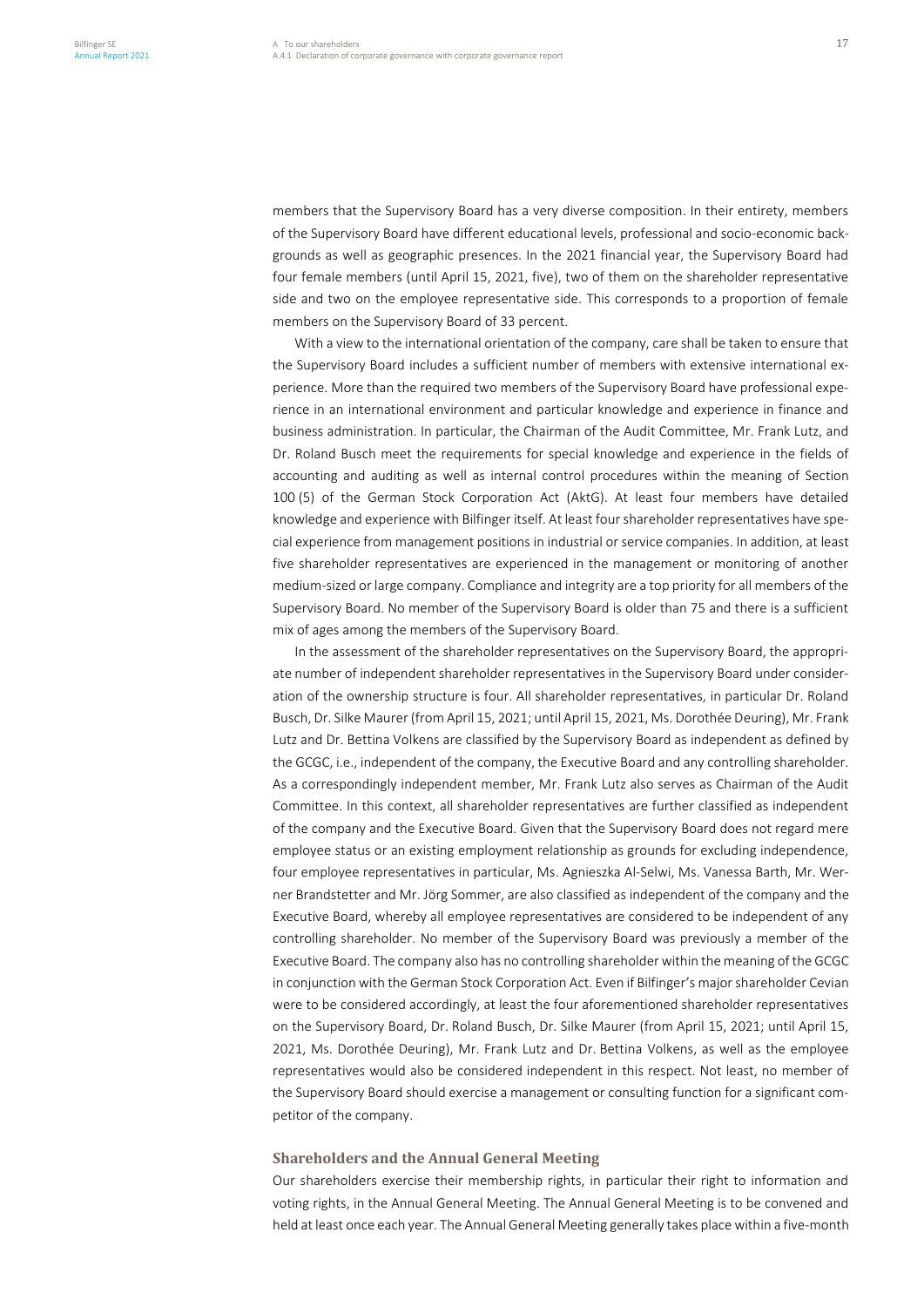period after the end of a financial year. The Executive Board presents certain documents to the Annual General Meeting, including the company and consolidated financial statements as well as the combined management report for Bilfinger SE and the Bilfinger Group. It decides on the appropriation of profits and on the formal approval of members of the Executive Board and the Supervisory Board, elects the members of the Supervisory Board representing the shareholders when needed, and the external auditors. In addition, decisions are made on the legal foundations of the company, including in particular amendments to the Articles of Incorporation, capital measures and in certain other cases as specified by applicable law or the Articles of Incorporation. It decides in principle in an advisory capacity on the approval of the remuneration system for the members of the Executive Board, in an original capacity on the approval of the remuneration system for the Supervisory Board and the specific remuneration of Supervisory Board members, and in a recommending capacity on the approval of the remuneration report for the preceding financial year. Each share grants entitlement to one vote in the Annual General Meeting. From the time an Annual General Meeting is convened until the end of the Annual General Meeting, the reports, documents and information required by law for the Annual General Meeting are available on the company's website, as are the agenda for the Annual General Meeting and any counter-motions or election proposals from shareholders that are to be made accessible. For upcoming elections of shareholder representatives to the Supervisory Board, a detailed curriculum vitae is also published for each candidate, providing information on, among other things, his or her main activities and relevant knowledge, skills and professional experience.

Pursuant to Section 1 (2) of the Act on Measures in Corporate, Cooperative, Association, Foundation and Condominium Law to Combat the Effects of the COVID-19 Pandemic of March 27, 2020, (Federal Law Gazette I No. 14 2020, p. 570), the validity of which was prolonged by the Ordinance on the Extension of Measures in Corporate, Cooperative, Association and Foundation Law to Combat the Effects of the COVID-19 Pandemic of October 20, 2020, (Federal Law Gazette I No. 48 2020, p. 2258) was extended until December 31, 2021, the Annual General Meeting on April 15, 2021, was held as a virtual Annual General Meeting without the physical presence of shareholders or their proxies, but with the possibility of participation by means of electronic communication, due to the special circumstances of the COVID-19 pandemic.

Details on our investor relations activities are provided in the *Transparency* section.

# **Reportable transactions with financial instruments of the company (Managers' Transactions)**

Pursuant to Article 19 of EU Regulation 596/2014 of April 16, 2014, on market abuse (including amendments made most recently by Regulation (EU) 2019/2115 of November 27, 2019), the members of the Supervisory Board and Executive Board as well as other persons with management duties who regularly have access to insider information on the company and who are authorized to make significant business decisions, and certain persons who are in a close relationship with those persons are legally obliged to disclose to Bilfinger SE and the German Federal Financial Supervisory Authority (BaFin) any acquisitions and disposals of Bilfinger shares and related financial instruments, particularly derivatives, in an amount of more than  $\epsilon$ 20,000 in any calendar year, as soon as possible and at the latest within three working days. We immediately publish details of such transactions on our website, among other places, at [https://www.bilfinger.com/en/inves](https://www.bilfinger.com/en/investors/corporate-governance/directors-dealings/)[tors/corporate-governance/directors-dealings/.](https://www.bilfinger.com/en/investors/corporate-governance/directors-dealings/)